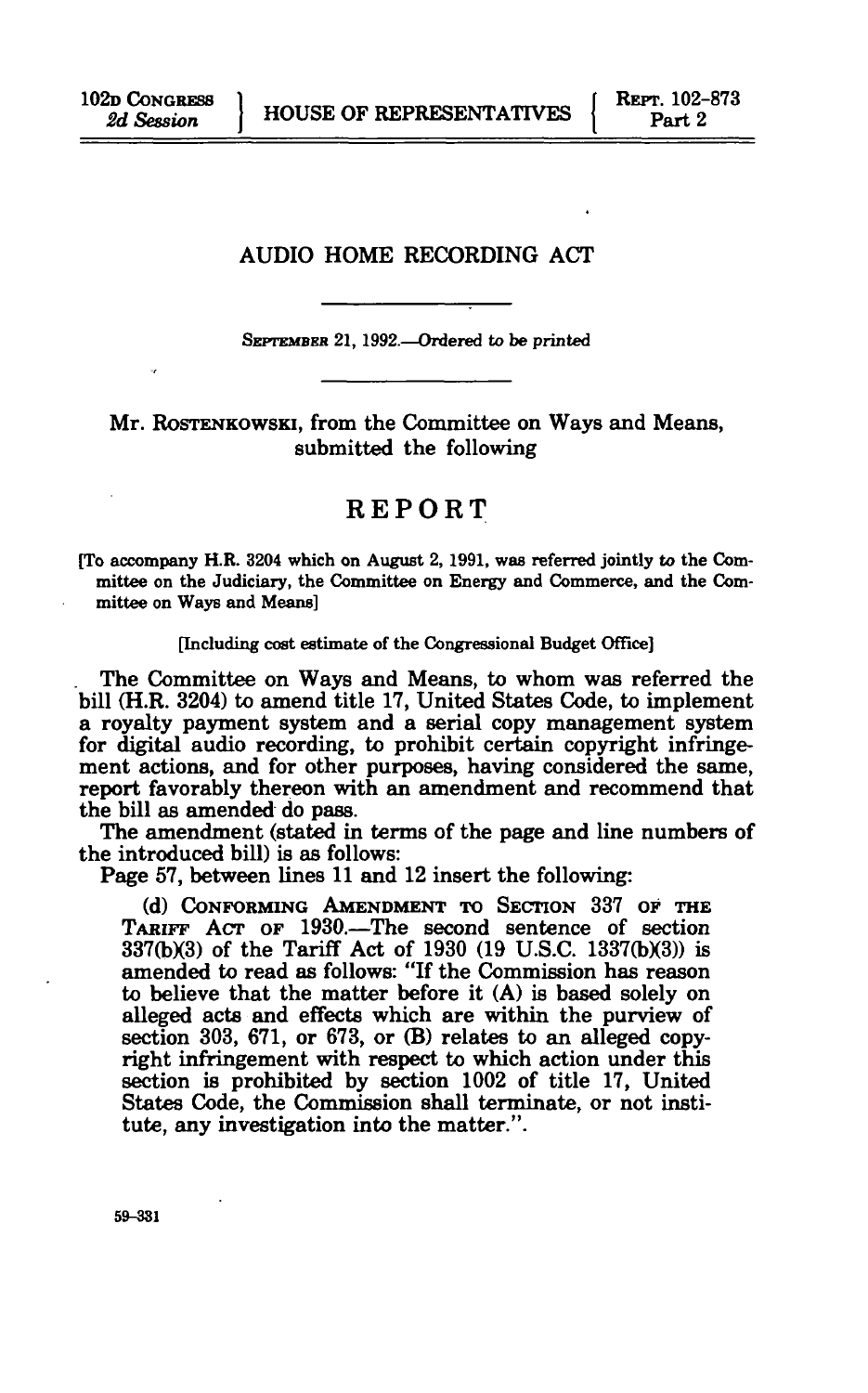## BACKGROUND, PURPOSE, AND JUSTIFICATION

H.R. 3204, the "Audio Home Recording Act of 1991," was introduced by Mr. Brooks on August 2, 1991. It was jointly referred to the Committees on Energy and Commerce, the Judiciary, and Ways and Means. On June 2, 1992, the Committee on Energy and Commerce ordered reported H.R. 4567, the 1991 Senate-passed version of H.R. 3204. The Judiciary Committee ordered reported H.R. 3204 on August 12, 1992, with an amendment in the nature of a substitute.

The purpose of H.R. 3204 is to create the necessary legal environment for digital audio tape (DAT) technology to be introduced into the commercial marketplace in the United States. Heretofore, as will be explained below, legal uncertainties surrounding the use of this technology have impeded its commercialization in this country.

DAT technology was first introduced to the consumer-electronics world in 1986. With this new technology, consumers would be able to make home copies of prerecorded music that is as good as the quality of commercial originals. Moreover, the technology would allow consumers to make such copies not only from the commercial originals but from copies of copies. From a single prerecorded work, hundreds of copies and copies of copies might be made that would be virtually indistinguishable from the original.

The music recording industry became concerned that the DAT recorder's "perfect" copying capabilities could significantly decrease consumer demand for commercially prerecorded music products because there would be significantly more illegal "perfect" copies in circulation. In order to safeguard its copyrighted material, the industry threatened legal action against any company that attempted to market DAT recorders in the United States. This threat was taken seriously by hardware manufacturers, importers, and distributors and they have refrained from selling DAT recorders to date.

At the same time, the music recording industry has sought legislation since 1987 that would control this potential for massive copyright infringement by requiring that all DAT recorders incorporate technology that identifies and precludes the copying of copyrighted works. On the other hand, the electronics industries and consumer rights organizations have argued that restricting the copy capability of DAT recorders would violate the consumer's "right" to reproduce copyrighted material for personal use under the fair use exceptions of the copyright law. Finally, the music composers, authors, and publishers have argued that they should receive some form of compensation if DAT technology is to be permitted.

After legislative efforts in the 100th and 101st Congresses failed to bridge the differences between the various interested parties, the electronics manufacturers, the recording companies, and the songwriting and music publishing interests finally agreed that their various interests could generally be accommodated in the approach set forth in H.R. 3204.

H.R. 3204 basically sets forth an intellectual-property-based approach on digital audio technology that falls primarily within the jurisdiction of the Committee on the Judiciary. This report concentrates on the trade-related aspects of the bill within the jurisdiction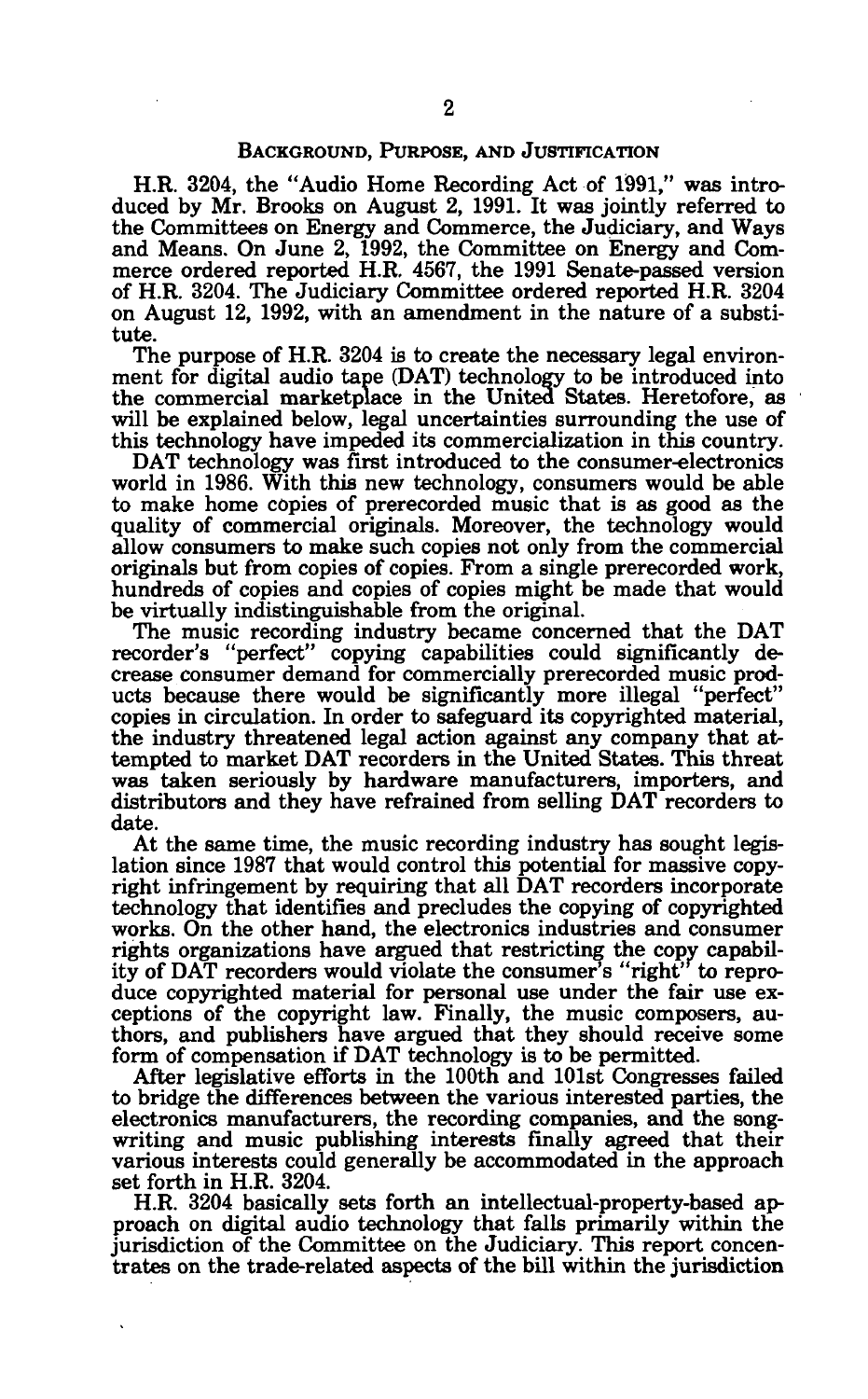of the Committee on Ways and Means. The report of the Committee on the Judiciary contains a more complete description and analysis of the entire bill.

## SUMMARY OF H.R. 3204, AS AMENDED

H.R. 3204, as amended, would add a new chapter 10 on digital audio recording devices and media to Title 17 of the U.S. Code. In brief, this new chapter would provide for: (1) a serial copy prevention system under which consumers are permitted to make an infinite number of copies directly from a lawfully purchased prerecorded tape but, due to digital code that is inserted into any initial copy of the purchased tape, are prevented from making further copies from any initial copy; (2) a 2-percent royalty levy on the transfer price of digital recorders and a 3-percent royalty levy on the transfer price of blank recording media; (3) the deposit of these royalties into the Copyright Office for distribution by the Copyright Royalty Tribunal under a sound recording fund and a musical works fund; and (4) various civil remedies and the arbitration of certain disputes.

## COMMITTEE ACTION

H.R. 3204 was introduced by Mr. Brooks on August 2, 1991, and referred to the Committees on Energy and Commerce, the Judiciary, and Ways and Means. The bill was further referred by the Committee on Ways and Means to the Subcommittee on Trade. The Subcommittee on Trade reviewed the record on the bill compiled by the Committee on the Judiciary. On September 10, 1992, the Subcommittee ordered H.R. 3204 favorably reported to the full Committee on Ways and Means, by voice vote, with an amendment. The amendment would amend section 337 of the Tariff Act of 1930 to cross-reference new section 1002 of Title 17 of the U.S. Code.

On September 16, 1992, the Committee on Ways and Means ordered favorably reported H.R. 3204, as amended, by voice vote.

SECTION-BY-SECTION ANALYSIS OF THE TRADE-RELATED PROVISIONS OF H.R. 3204, AS AMENDED, WITHIN THE JURISDICTION OF THE COM-MITTEE ON WAYS AND MEANS

*Section 2*—*Importation, manufacture, and distribution of digital audio recording devices and media* 

Section 2 of H.R. 3204 would add a new chapter 10 on digital audio recording devices and media to Title 17 of the U.S. Code. The trade-related sections referred to below would be part of this new Title 10.

## *Section 1001*—*Definitions*

Section 1001(14)(A)(i) defines the transfer price of a digital audio recording device or a digital audio recording medium as, in the case of an imported product, the actual entered value at United States Customs (exclusive of any freight, insurance, and applicable duty).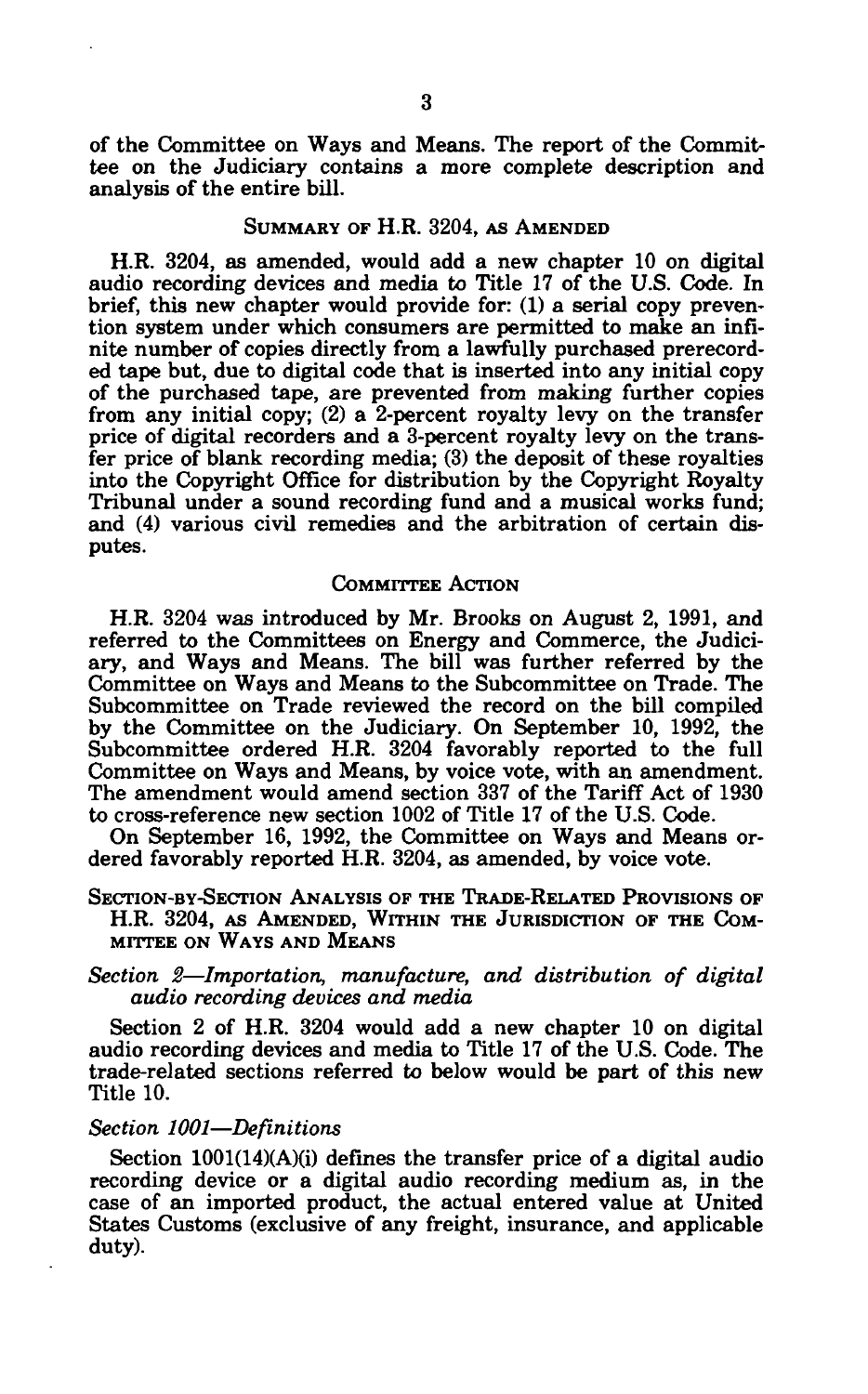### *Section 1002*—*Prohibition on certain infringement actions*

Section 1002 provides that no action may be brought under Title 17, or under section 337 of the Tariff Act of 1930, alleging infringement of copyright based on the manufacture, importation, or distribution of a digital audio recording device, a digital audio recording medium, an analogue recording device, or an analogue recording medium, or the use of such a device or medium for making phonorecords. However, this does not apply with respect to any claim against a person for infringement by virtue of the making of one or more copies or phonorecords for direct or indirect commercial advantage.

## *Section 1011*—*Obligation to make royalty payments*

Section 1011 prohibits any person from importing and distributing, or manufacturing and distributing, any digital audio recording device or digital audio recording medium unless they file certain notices and statements of account with the Register of Copyrights and pay certain royalties.

## *Section 1012*—*Royalty payments*

Section 1012 sets the level of royalty payments that must be paid under section 1011. These royalties shall be 2 percent of the transfer price for each digital audio recorder imported or manufactured and 3 percent of the transfer price for each digital audio recording medium imported or manufactured, subject to specified maximum levels.

## *Section 1021*—*Incorporation of the serial copy management system*

Section 1021 provides that no person shall import, manufacture, or distribute any digital audio recording device that does not contain the serial copy management system, which prohibits the serial copying or copyrighted works embodied in digital musical recordings.

## *Section 3(d)*—*Conforming Amendment to Section 337 of the Tariff Act of 1930*

Section 3(d) was added by the Committee to amend the second sentence of section  $337(b)(3)$  of the Tariff Act of 1930 to provide that, if the International Trade Commission has reason to believe that the matter before it relates to an alleged copyright infringement with respect to which action under this section is prohibited by section 1002 of title 17, United States Code, the Commission shall terminate, or not institute, any investigation into the matter. The purpose of the amendment is to ensure that section 337 remains a self-contained statute with respect to the subject matter that may be litigated thereunder.

## MATTERS REQUIRED TO BE DISCUSSED UNDER THE RULES OF THE **HOUSE**

## VOTE OF THE COMMITTEE IN REPORTING THE BILL

In compliance with clause  $2(1)(2)(B)$  of rule XI of the Rules of the House of Representatives, the following statement is made relative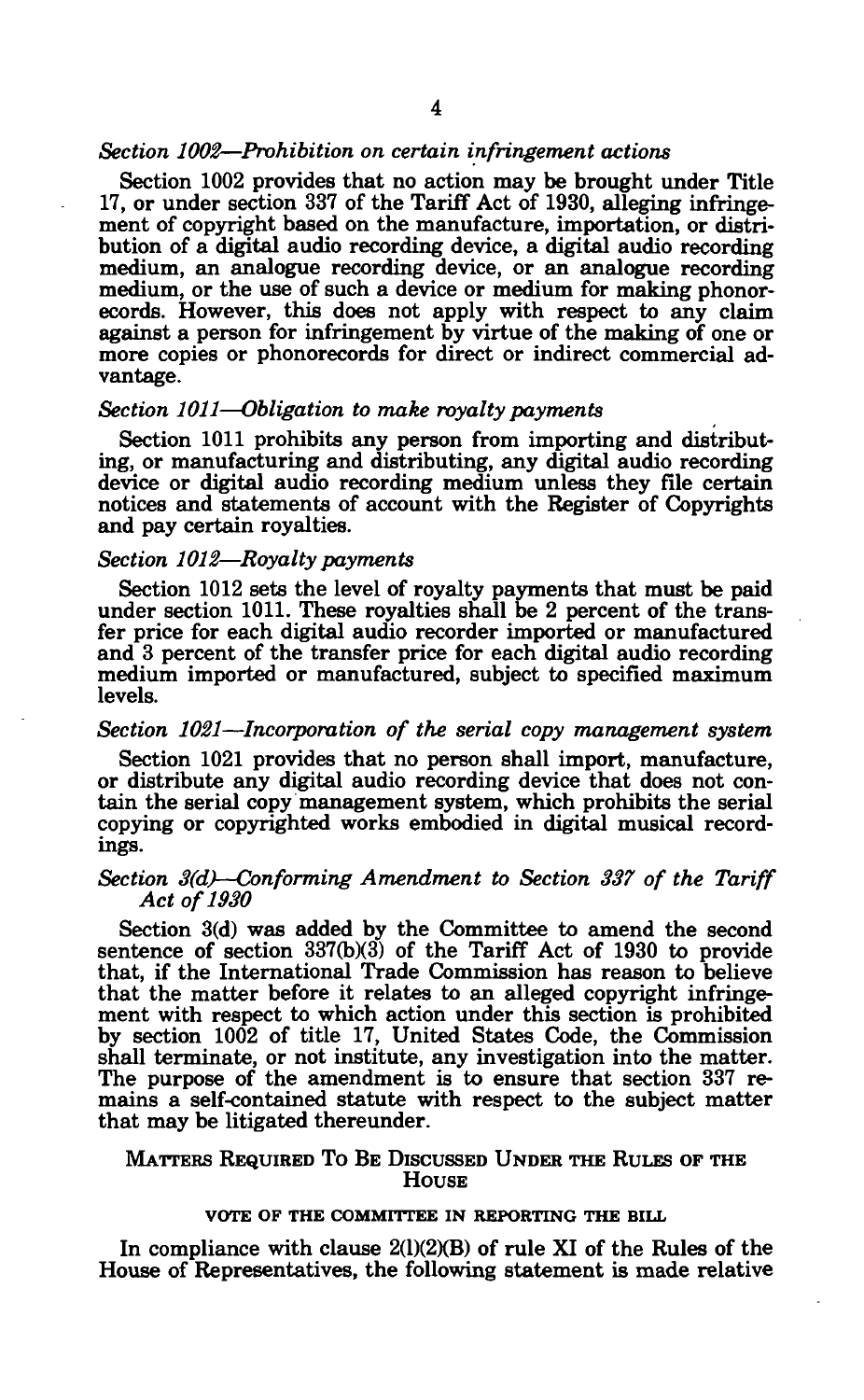to the vote of the Committee in reporting the bill: H.R. 3204 was ordered favorably reported by the Committee, by voice vote, with one amendment.

#### **OVERSIGHT FINDINGS**

In compliance with clause  $2(1)(3)(A)$  of rule XI of the Rules of the House of Representatives relating to oversight findings, the Committee, based on the Committee's ongoing oversight of the U.S. Trade Agreements Program, particularly section 337 of the Tariff Act of 1930, and a review of the record compiled on this bill by the Committee on the Judiciary, finds that this bill is justified.

With respect to clause  $2(1)(3)(D)$  of rule XI of the Rules of the House of Representatives, no oversight findings or recommendations have been submitted to the Committee by the Committee on Government Operations with respect to the subject matter contained in the bill.

## **BUDGETARY AUTHORITY AND COST ESTIMATES, INCLUDING ESTIMATES OP THE CONGRESSIONAL BUDGET OFFICE**

In compliance with clause 2(1)(3)(B) of rule XI of the Rules of the House of Representatives, the Committee states that there are no tax expenditures or new budgetary authority providing financial assistance to State and local governments in the bill.

In compliance with clause  $2(1)(3)(C)$  of rule XI of the Rules of the House of Representatives, the Committee agrees with cost estimates furnished by the Congressional Budget Office on H.R. 3204, as amended, and required to be included herein:

> U.S. CONGRESS, CONGRESSIONAL BUDGET OFFICE, *Washington, DC, September 18, 1992.*

Hon. DAN ROSTENKOWSKI, *Chairman, Committee on Ways and Means, House of Representatives, Washington, DC.* 

DEAR MR. CHAIRMAN: The Congressional Budget Office has prepared the attached cost estimate for H.R. 3204, the Audio Home Recording Act of 1992, as ordered reported by the House Committee on Ways and Means on September 16, 1992.

Because this bill would affect direct spending and receipts, it would be subject to pay-as-you-go procedures under section 252 of the Balanced Budget and Emergency Deficit Control Act of 1985. As a result, the estimate required under clause 8 of House Rule XXI is attached.

If you wish further details on this estimate, we will be pleased to provide them.

Sincerely,

ROBERT D. REISCHAUER,

*Director.* 

#### CONGRESSIONAL BUDGET OFFICE COST ESTIMATE

1. Bill number: H.R. 3204.

2. Bill title: The Audio Home Recording Act of 1992.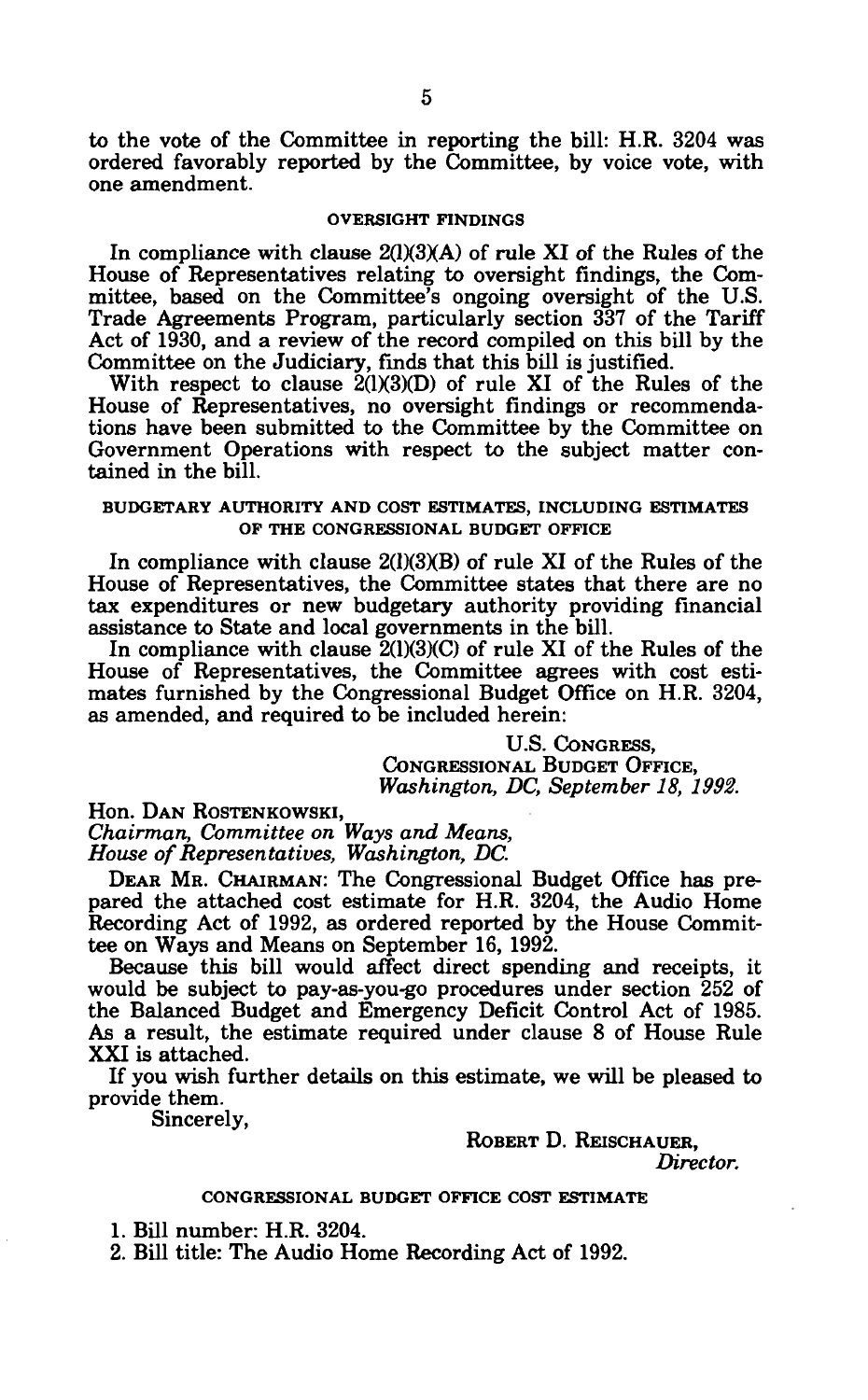3. Bill status: As ordered reported by the House Committee on Ways and Means on September 16, 1992.

4. Bill purpose: H.R. 3204 would protect manufacturers, importers, and distributors of digital audio recorders and blank media from lawsuits claiming copyright infringement. The bill would require importers and manufacturers to pay royalties, which would be collected by the Copyright Office and deposited as governmental receipts into two funds in the Treasury, a Sound Recordings Fund and a Musical Works Fund. The amounts in these funds would then be allocated among persons and groups whose audio works had been distributed to the public.

H.R. 3204 would designate those entitled to a share of the funds. The bill would establish a formula for dividing the royalty payments between the funds and for distributing the amounts in the funds. It also would establish a schedule of damages to be paid by those who violate requirements of the act. Finally, H.R. 3204 would direct the Copyright Office to oversee payments into the funds and the Copyright Royalty Tribunal (CRT) to administer their distribution.

5. Estimated cost to the Federal Government:

#### **[By fiscal year, in millions of dollars]**

|                                             | 1992 | 1993 | 1994 | 1995  | 1996 | 1997 |
|---------------------------------------------|------|------|------|-------|------|------|
| Direct spending:                            |      |      |      |       |      |      |
|                                             |      | 23   | 103  | 113   | 124  | 134  |
|                                             |      | 23   | 103  | 113   | 124  | 134  |
| Spending subject to appropriation action: 1 |      |      |      |       |      |      |
|                                             |      | '*)  | (*)  | ( 2 ) |      | (2)  |
|                                             |      | ۵)   | (*)  | (2)   | (*)  | (*)  |
|                                             |      | 54   | 79   | 86    | 94   | 101  |
|                                             |      |      | 24   | 27    | 30   | 33   |

**1 Approximately \$115,000 over the 1993-1997 period. ' Less than \$500,000.** 

**\* Net of income and payroll tax offsets.** 

**Note.—Details may not add to totals because of rounding.** 

The budgetary impact of this bill falls within function 370.

Basis of estimate: Estimates of royalty payments are based on information provided by the Copyright Office and on an assumed enactment date early in fiscal year 1993. Payments for each quarter would be deposited into the funds within 45 days of the end of the quarter, would be recorded as governmental receipts, and would accrue interest until disbursed. Gross royalty payments into the funds are estimated to be \$73 million in fiscal year 1993, \$105 million in 1994, and larger amounts in subsequent years. Net of income and payroll tax offsets, however, total receipts would only increase \$54 million in 1993, \$79 million in 1994, \$86 million in 1995, \$94 million in 1996, and \$101 million in 1997. Disbursements to interested parties would be mandatory and would count as direct spending, as would amounts paid to the Copyright Office and the CRT to cover costs associated with administration of the funds.

We assume that distributors would begin marketing digital audio recording devices and tapes in the first quarter of fiscal year 1993; therefore, we expect the Treasury to begin receiving royalty pay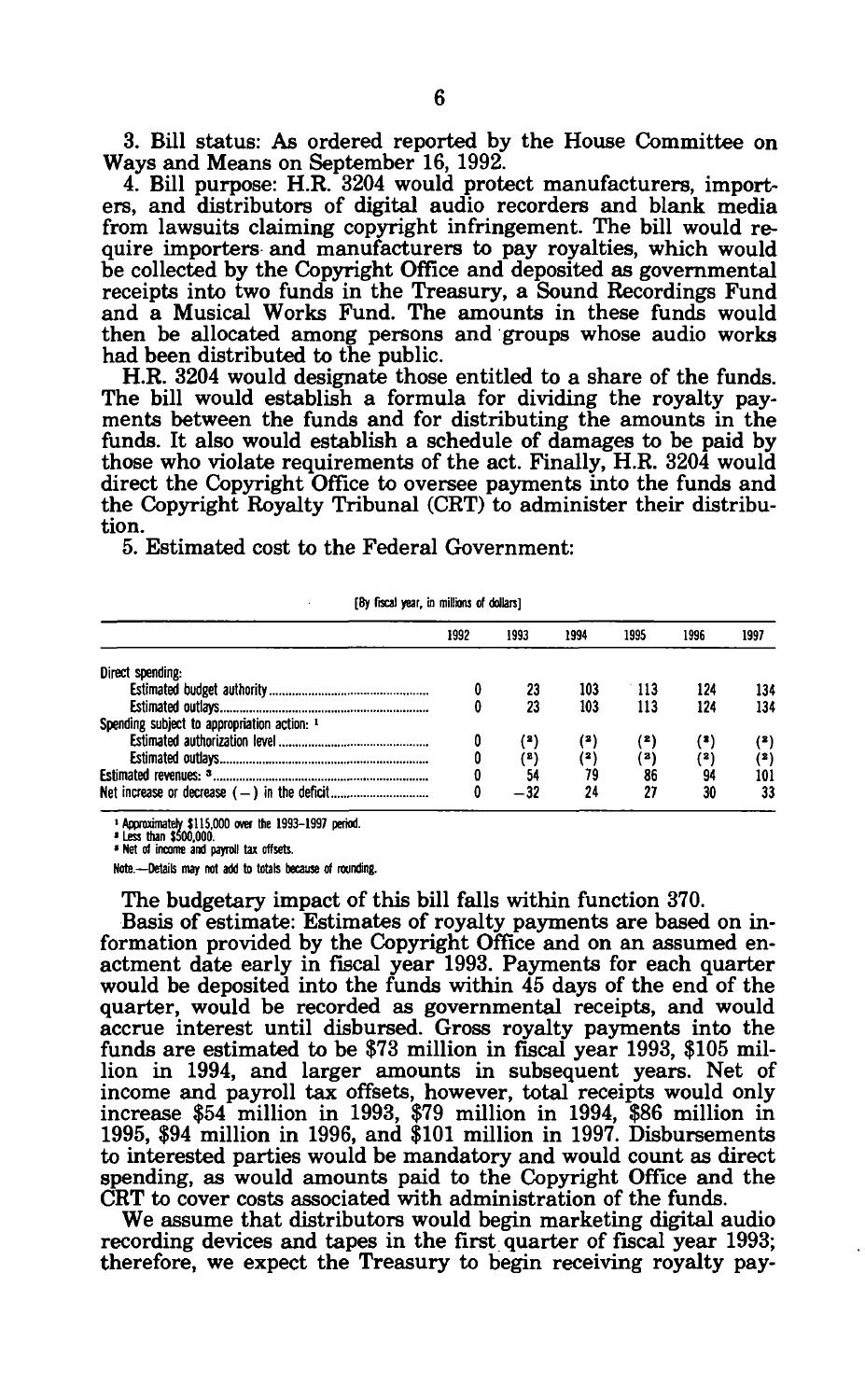ments in February 1993. Disbursements to interested parties would be based on royalties accrued over the previous calendar year. Thus, while receipts would accrue over the entire 1993 fiscal year, disbursements in that year would include only the \$23 million in copyright payments accrued in calendar year 1992 (i.e., the first quarter of fiscal year 1993). As a result, receipts in fiscal year 1993 would exceed disbursements by about \$32 million. In later years, receipts and disbursements would both include amounts for an entire year, but a reduction in collections from other tax sources would cause receipts to be smaller than direct spending.

Based on information from the CRT and the Copyright Office, CBO estimates that implementing H.R. 3204 would cost the federal government \$1.15 million over the next five years. Of this amount, \$115,000 would not be recovered from payments to the funds. While the bill would provide that the Copyright Office and the CRT can recover costs associated with administering the funds, the Copyright Office would incur some unrecoverable costs in establishing the funds. As specified in appropriation bills, the CRT recovers only costs associated with fund distribution, which in 1992 are approximately 85 percent of total costs.

CBO assumes that the Congress will appropriate the full amounts authorized. We estimate accrued interest consistent with CBO baseline assumptions. Outlay estimates are based on historical spending patterns for similar activities.

6. Pay-as-you-go considerations:

*H.R. 3204 os ordered reported.*—The Budget Enforcement Act of 1990 sets up pay-as-you-go procedures for legislation affecting direct spending or receipts through 1995. Enacting H.R. 3204 would affect direct spending and receipts, and the bill would therefore be subject to pay-as-you-go procedures. Royalty payments paid into the funds would be counted as governmental receipts. Payments to interested parties would be mandatory and would count as direct spending as would amounts paid to the Copyright Office and the CRT to cover costs associated with administering the funds. The following table summarizes the estimated pay-as-you-go impact of this bill as ordered reported by the Ways and Means Committee.

[By fiscal year, in millions of dollars]

| 1992 | 1993 | 1994 | 1995 |
|------|------|------|------|
|      | 57   | 103  | 86   |

The bill as ordered reported by the Ways and Means Committee would decrease the deficit in fiscal year 1993 by \$32 million but would increase the deficit in all subsequent fiscal years.

*H.R. 3204 with Judiciary Committee amendment.*—The House Committee on the Judiciary has prepared a floor amendment that would alter the pay-as-you-go effects of the bill. At the request of the Ways and Means Committee staff, CBO has estimated the budgetary impact of this bill assuming adoption of the Judiciary Committee's amendment.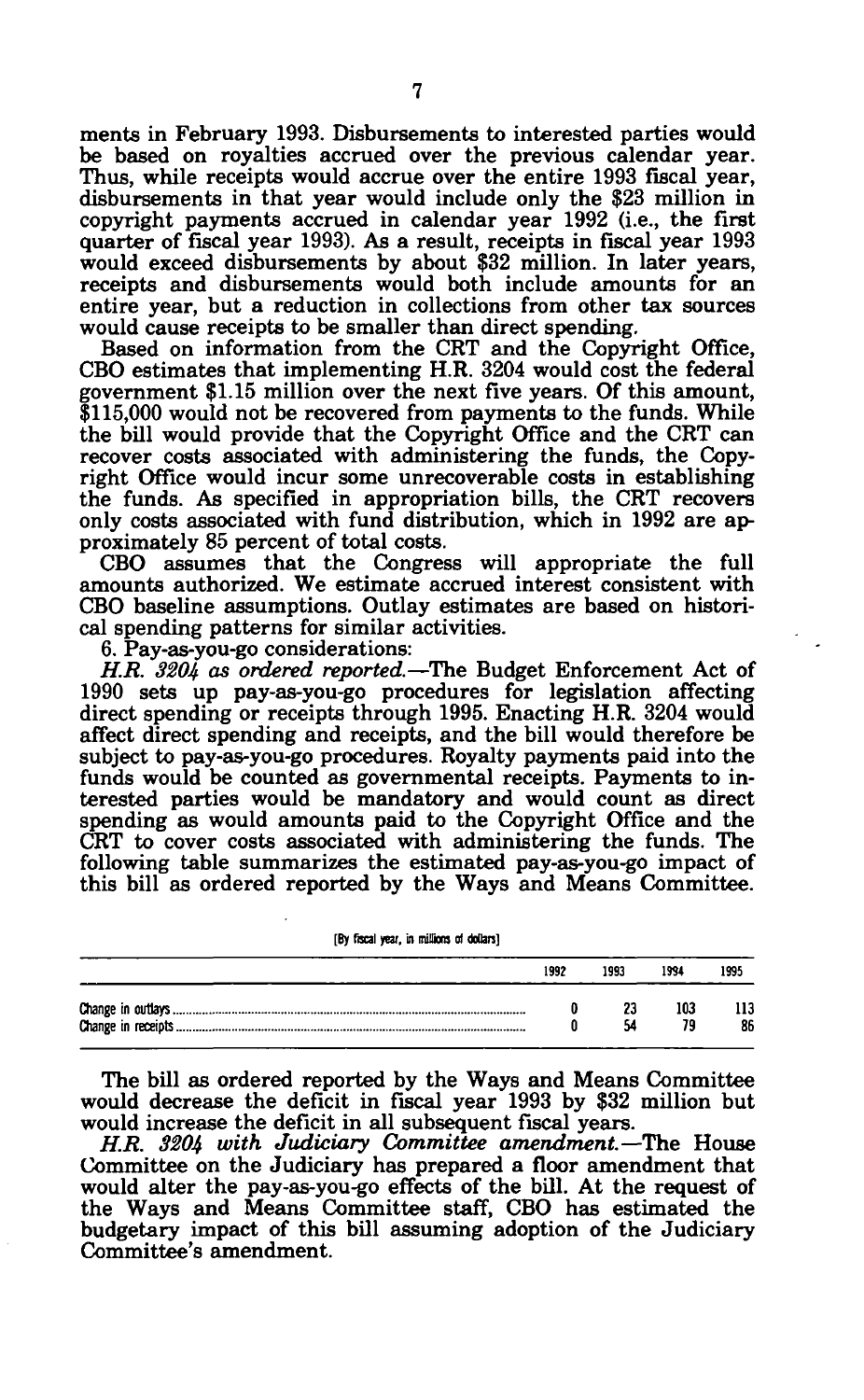Under the amendment, royalty payments paid into the funds would be counted as offsetting receipts, which are shown as negative outlays. CBO estimates that the pay-as-you-go impact of the bill ordered reported by the Ways and Means Committee, if amended this way, would be a net decrease in the deficit of \$50 million in 1993 and smaller amounts in subsequent years. The table below summarizes the pay-as-you-go effects of the bill assuming the amendment offered by the Committee on the Judiciary were incorporated into the bill as ordered reported by the Ways and Means Committee.

**[By fiscal year, in million of dollars]** 

| 1992 | 1993        | 1994 | 1995 |
|------|-------------|------|------|
|      | $-50$<br>71 |      | $-2$ |

**Not applicable.** 

7. Estimated cost to State and local governments: None.

8. Estimate comparison: None,

9. Previous CBO estimate: On June 9, 1992, the Congressional Budget Office prepared a cost estimate for S. 1623, a similar bill reported by the Senate Committee on the Judiciary on November 27, 1991, and reflecting floor amendments proposed by that committee. On September 17, 1992, the Congressional Budget Office prepared a cost estimate for H.R. 3204, as ordered reported by the House Committee on the Judiciary on August 11, 1992, and reflecting floor amendments proposed by that committee. The budget impact of H.R. 3204 as ordered reported by the Committee on Ways and Means differs from that of those two previous versions of the bill because its fee collections would be treated as revenues (governmental receipts) rather than offsetting receipts.

10. Estimate prepared by: John Webb and John Stell.

11. Estimate approved by: Paul Van de Water, for C.G. Nuckols, Assistant Director for Budget Analysis.

#### **CONGRESSIONAL BUDGET OFFICE ESTIMATE**  *1*

The applicable cost estimate of this act for all purposes of sections 252 and 253 of the Balanced Budget and Emergency Deficit Control Act of 1985 shall be as follows:

**[By focal year, in millions of dollars]** 

| 1992 | 1993     | 1994 | 1995 |
|------|----------|------|------|
|      | 23<br>54 | 103  | 86   |

<sup>&</sup>lt;sup>1</sup> An estimate of H.R. 3204 as ordered reported by the House Committee on Ways and Means on September 16, 1992. This estimate was transmitted by the Congressional Budget Office on September 18, 1992.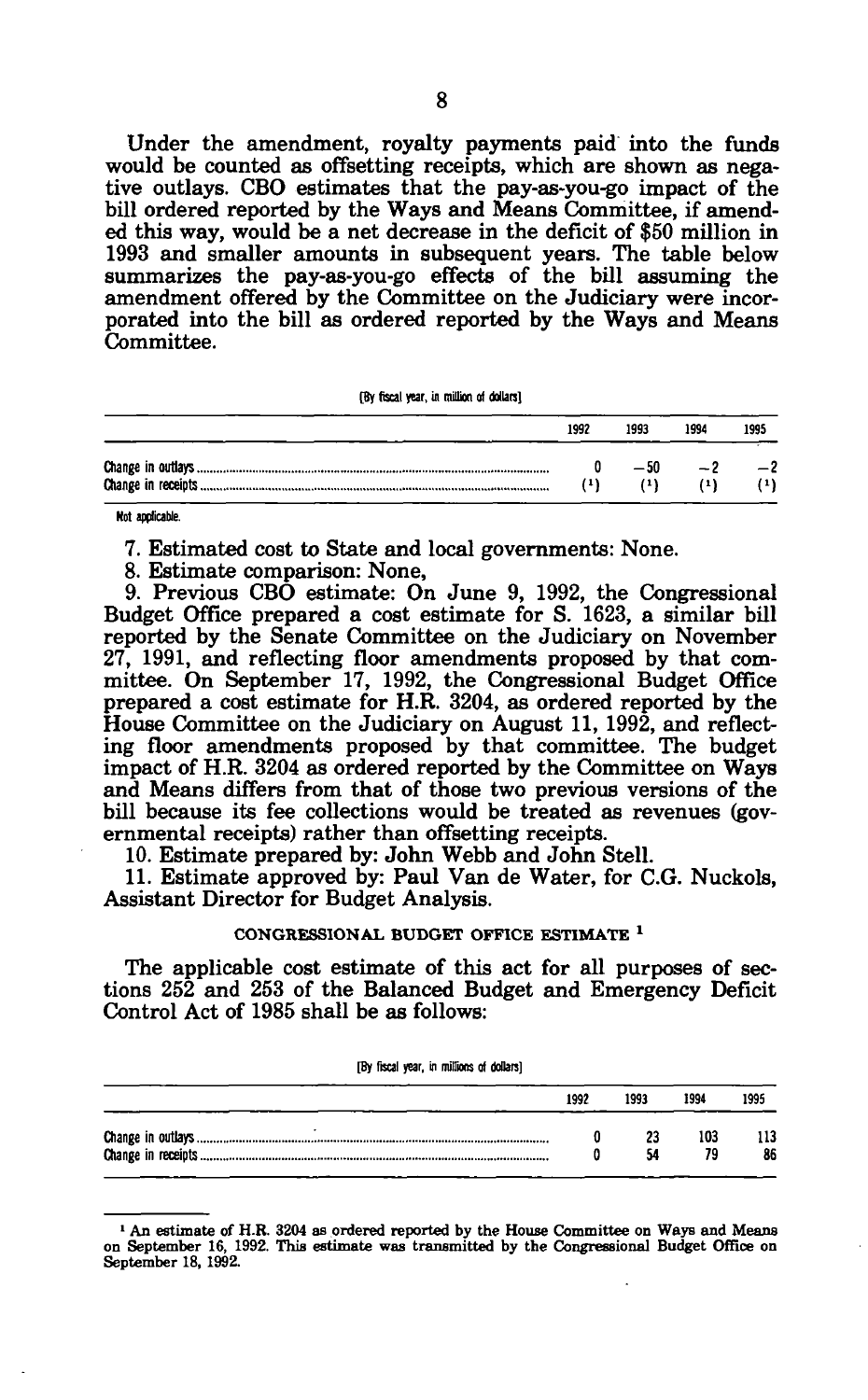## INFLATIONARY IMPACT

With respect to clause  $2(1)(4)$  of rule XI of the Rules of the House of Representatives, the Committee states that H.R. 3204, as amended, would not have an inflationary impact on prices and costs in the operation of the general economy.

## CHANGES IN EXISTING LAW MADE BY THE BILL, AS REPORTED

In compliance with clause 3 of rule XIII of the Rules of the House of Representatives, changes in existing law made by the bill, as reported, are shown as follows (existing law proposed to be omitted is enclosed in black brackets, new matter is printed in italic, existing law in which no change is proposed is shown in roman):

## **TITLE 17, UNITED STATES CODE**

## § 101. Definitions

[As used] *Except as otherwise provided in this title, as used* in this title, the following terms and their variant forms mean the following:

An "anonymous work" is a work on the copies or phonorecords of which no natural person is identified as author.

**\*\*\*\*\*\* \*** 

## CHAPTER 8—COPYRIGHT ROYALTY TRIBUNAL

## § 801. Copyright Royalty Tribunal: Establishment and purpose  $(a)$  \*  $\cdot$

(b) Subject to the provisions of this chapter, the purposes of the Tribunal shall be—

 $(1)$  \* \* \*

(2) to make determinations concerning the adjustment of the copyright royalty rates in section 111 solely in accordance with the following provisions:

 $(A)$  •  $\overline{\phantom{a}}$ 

**\*\*\*\*\*\* \*** 

(D) The gross receipts limitations established by section  $111(d)(1)(C)$  and  $(D)$  shall be adjusted to reflect national monetary inflation or deflation or changes in the average rates charged cable system subscribers for the basic service of providing secondary transmissions to maintain the real constant dollar value of the exemption provided by such section; and the royalty rate specified therein shall not be subject to adjustment; [and]

(3) to distribute royalty fees deposited with the Register of Copyrights under sections 111, 116, and 119(b), and to determine, in cases where controversy exists, the distribution of such fee[.]; *and* 

*(4) to distribute royalty payments deposited with the Register of Copyrights under section 1014, to determine, in cases where*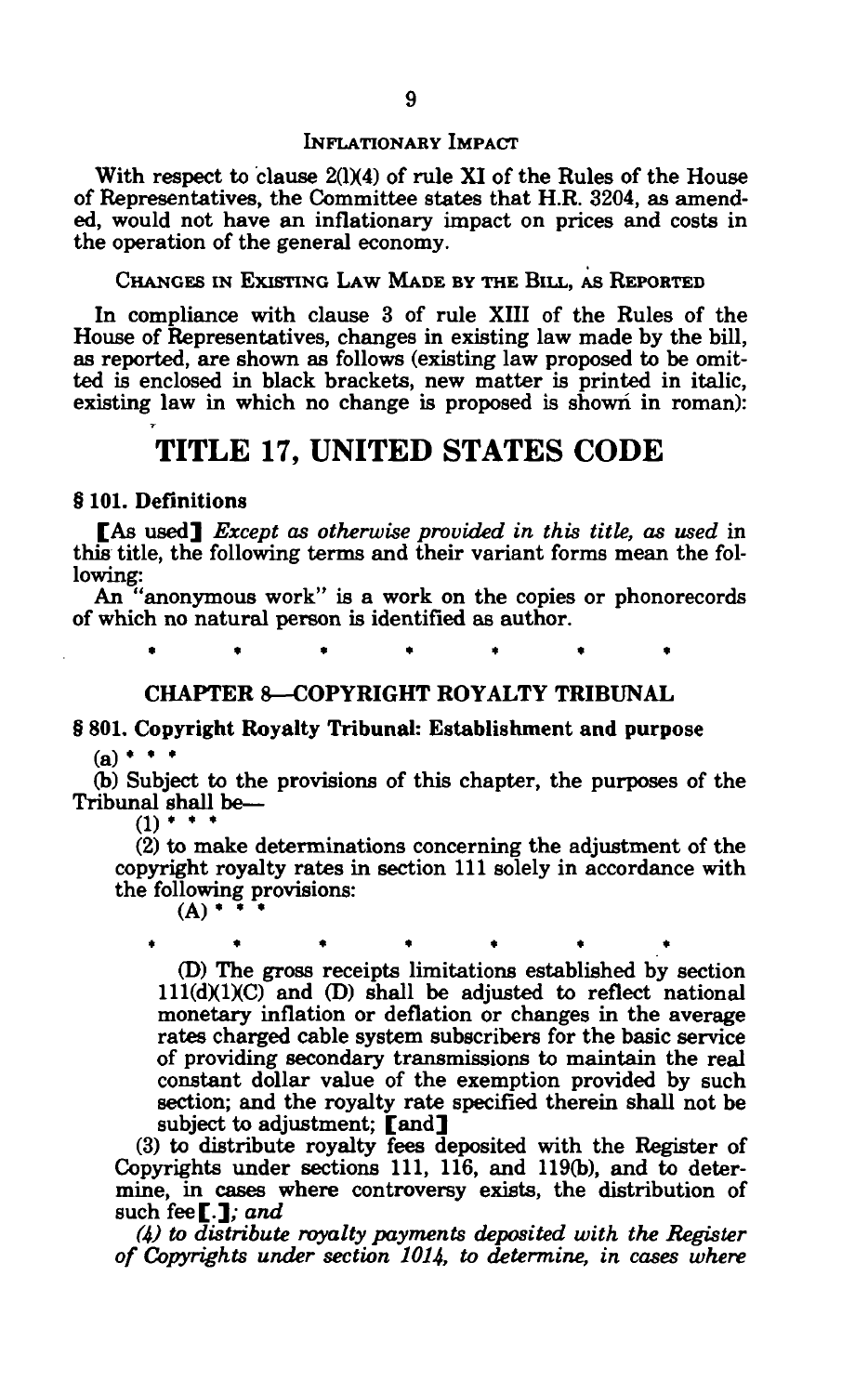*controversy exists, the distribution of such payments, and to carry out its other responsibilities under chapter 10* 

§ 804. Institution and conclusion of proceedings

 $(a)$  \*

(d) With respect to proceedings under section 801(b)(3) *or (4),* concerning the distribution of royalty fees in certain circumstances under section 111, 116, [or 119] *119, 1015, or 1016,* the Chairman of the Tribunal shall, upon determination by the Tribunal that a controversy exists concerning such distribution, cause to be published in the Federal Register notice of commencement of proceedings under this chapter.

**\*\*\*\*\*\* \*** 

CHAPTER 9—PROTECTION OF SEMICONDUCTOR CHIP PRODUCTS

## § 912. Relation to other laws

(a) Nothing in this chapter shall affect any right or remedy held by any person under chapters 1 through 8 *or 10* of this title, or under title 35.

(b) Except as provided in section 908(b) of this title, references to "this title" or "title 17" in chapters 1 through 8 *or 10* of this title shall be deemed not to apply to this chapter.

## *CHAPTER 10—DIGITAL AUDIO RECORDING DEVICES AND MEDIA*

# *SUBCHAPTER A—DEFINITIONS, PROHIBITION OF CERTAIN INFRINGEMENT ACTIONS, AND RULES OF CONSTRUCTION*

*Sec.* 

*1001. Definitions. 1002. Prohibition on certain infringement actions. 1003. Effect on other rights and remedies with respect to private home copying or otherwise.* 

## *SUBCHAPTER B—ROYALTY PAYMENTS*

- *1011. Obligation to make royalty payments.*
- *1012. Royalty payments.*
- *1013. Deposit of royalty payments and deduction of expenses.*
- *10H. Entitlement to royalty payments.*
- *1015. Procedures for distributing royalty payments.*
- *1016. Negotiated collection and distribution arrangements.*

#### *SUBCHAPTER C—THE SERIAL COPY MANAGEMENT SYSTEM*

- *1021. Incorporation of the serial copy management system.*
- *1022. Implementing the serial copy management system.*

#### *SUBCHAPTER D—REMEDIES*

- *1031. Civil remedies.*
- *1032. Binding arbitration.*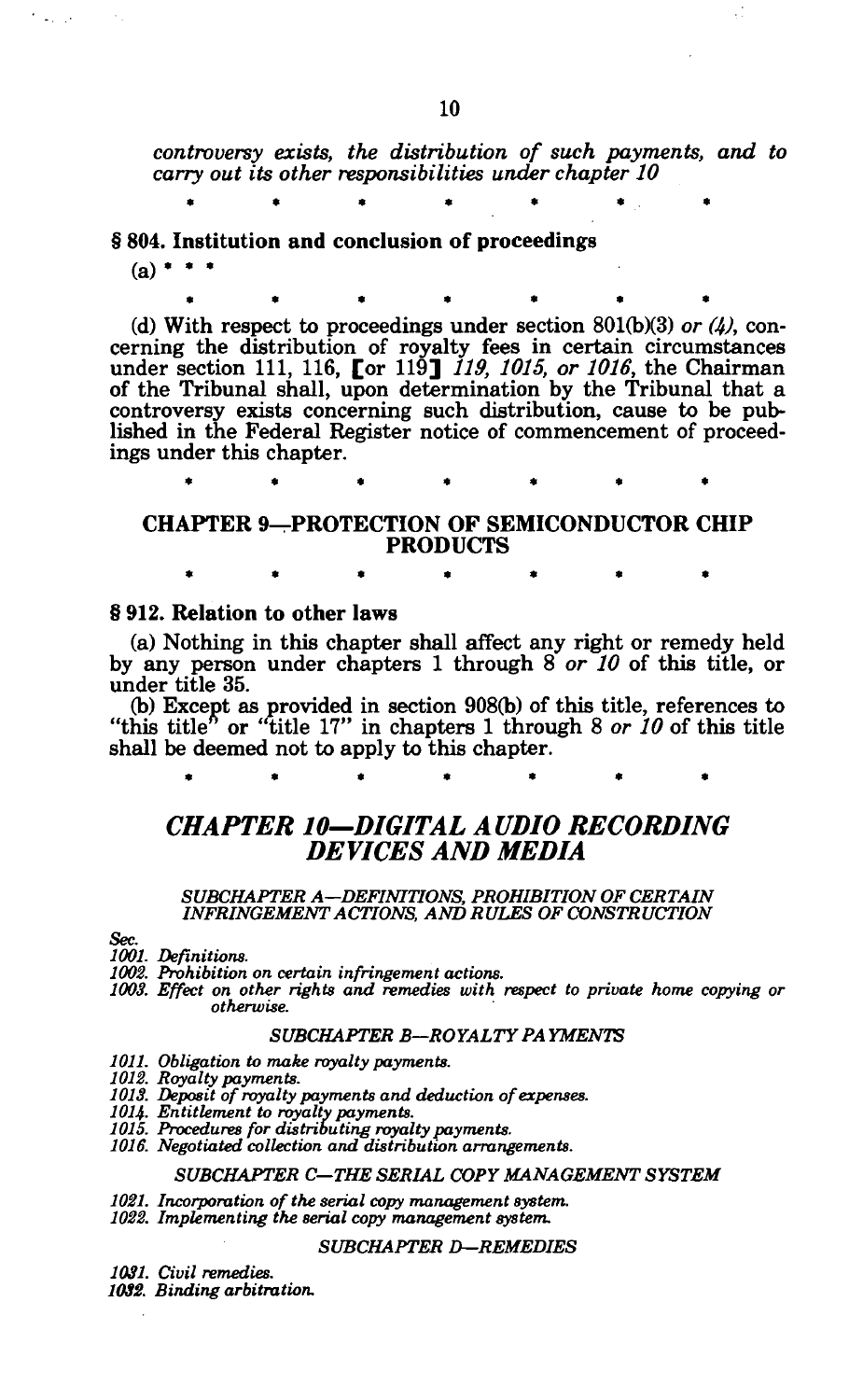## *SUBCHAPTER A—DEFINITIONS, PROHIBITION OF CERTAIN INFRINGEMENT ACTIONS, AND RULES OF CONSTRUCTION*

## *§1001. DEFINITIONS*

*As used in this chapter, the following terms and their variant forms mean the following:* 

*(1) A "digital audio copied recording" is a reproduction in a digital recording format of a phonorecord, whether that reproduction is made directly from another phonorecord or indirectly from a transmission.* 

*(2) A "digital audio interface device" is any machine or device, now known or later developed, whether or not included with or as part of some other machine or device, that supplies a digital audio signal through a nonprofessional interface, as the term "nonprofessional interface" is used in the Digital Audio Interface Standard in part I of the technical reference document or as otherwise defined by the Secretary of Commerce under section 1022(b).* 

*(3) A "digital audio recording device" is any machine or device, now known or later developed, whether or not included with or as part of some other machine or device, the recording function of which is designed or marketed for the primary purpose of, and that is capable of, making a digital audio copied recording for private use, except for*—

*(A) professional model products, and* 

*(B) dictation machines, answering machines, and other audio recording equipment that is designed and marketed primarily for the creation of sound recordings resulting from the fixation of nonmusical sounds.* 

*(4)(A) A "digital audio recording medium" is any material object, now known or later developed, in a form commonly distributed for use by individuals (such as magnetic digital audio tape cassettes, optical discs, and magneto-optical discs), that is primarily marketed or most commonly used by consumers for the purpose of making digital audio copied recordings by use of a digital audio recording device.* 

*(B) Such term does not include any material object*—

*(i) that embodies a sound recording at the time it is first distributed by the importer or manufacturer, unless the sound recording has been so embodied in order to evade the obligations of section 1011 of this title; or* 

*(ii) that is primarily marketed and most commonly used by consumers either for the purpose of making copies of motion pictures or other audiovisual works or for the purpose of making copies of nonmusical literary works, including, without limitation, computer programs or data bases.* 

*(5) "Distribute" means to sell, resell, lease, or assign a product to consumers in the United States, or to sell, resell, lease, or assign a product in the United States for ultimate transfer to consumers in the United States.* 

*(6) An "interested copyright party" is*—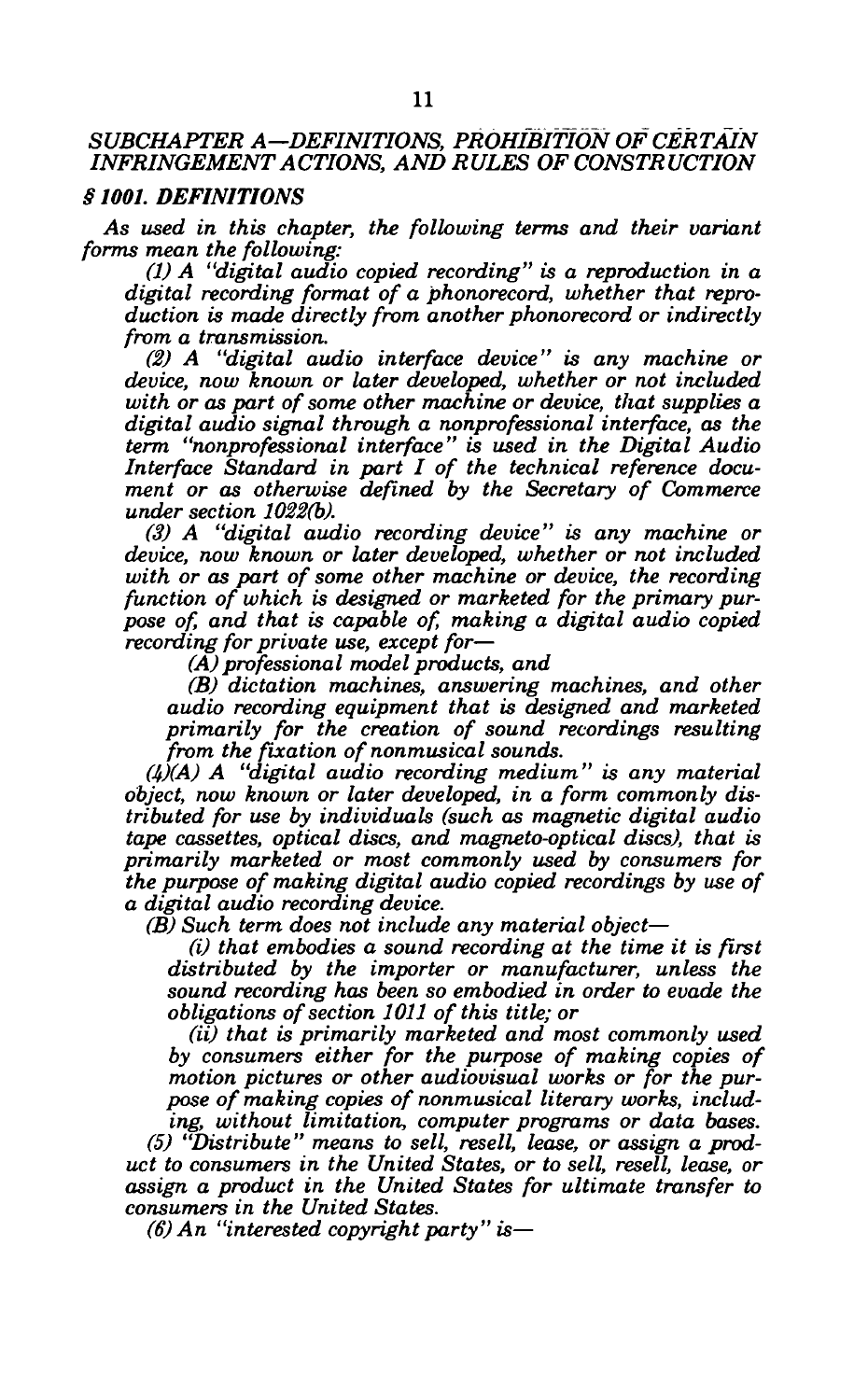*(A) the owner of the exclusive right under section 106(1) of this title to reproduce a sound recording of a musical work that has been embodied in a phonorecord lawfully made under this title that has been distributed to the public;* 

*(B) the legal or beneficial owner of, or the person that controls, the right to reproduce in a phonorecord a musical work that has been embodied in a phonorecord lawfully made under this title that has been distributed to the public; or* 

*(C) any association or other organization*—

*(i) representing persons specified in subparagraph (A) or (B), or* 

*(ii) engaged in licensing rights in musical works to music users on behalf of writers and publishers.* 

*(7) An "interested manufacturing party" is any person that imports or manufactures any digital audio recording device or digital audio recording medium in the United States, or any association of such persons.* 

*(8) "Manufacture" includes the production or assembly of a product in the United States.* 

*(9) A "music publisher" is a person that is authorized to license the reproduction of a particular musical work in a sound recording.* 

*(10XA) A "professional model product" is an audio recording device*—

*(i) that is capable of sending a digital audio interface signal in which the channel status block flag is set as a "professional" interface, in accordance with the standards and specifications set forth in the technical reference document or established under an order issued by the Secretary of Commerce under section 1022(b);* 

*(ii) that is clearly, prominently, and permanently marked with the letter "P" or the word "professional" on the outside of its packaging, and in all advertising, promotional, and descriptive literature, with respect to the device, that is available or provided to persons other than the manufacturer or importer, its employees, or its agents; and* 

(iii) that is designed, manufactured, marketed, and in*tended for use by recording professionals in the ordinary course of a lawful business.* 

*(B) In determining whether an audio recording device meets the requirements of subparagraph (AXiii), factors to be considered shall include*—

*(i) whether it has features used by recording professionals in the course of a lawful business, including features such as*—

*(I) a data collection and reporting system of error codes during recording and playback;* 

*(II) a record and reproduce format providing "read after write" and "read after read";* 

*(III) a time code reader and generator conforming to the standards set by the Society of Motion Picture and*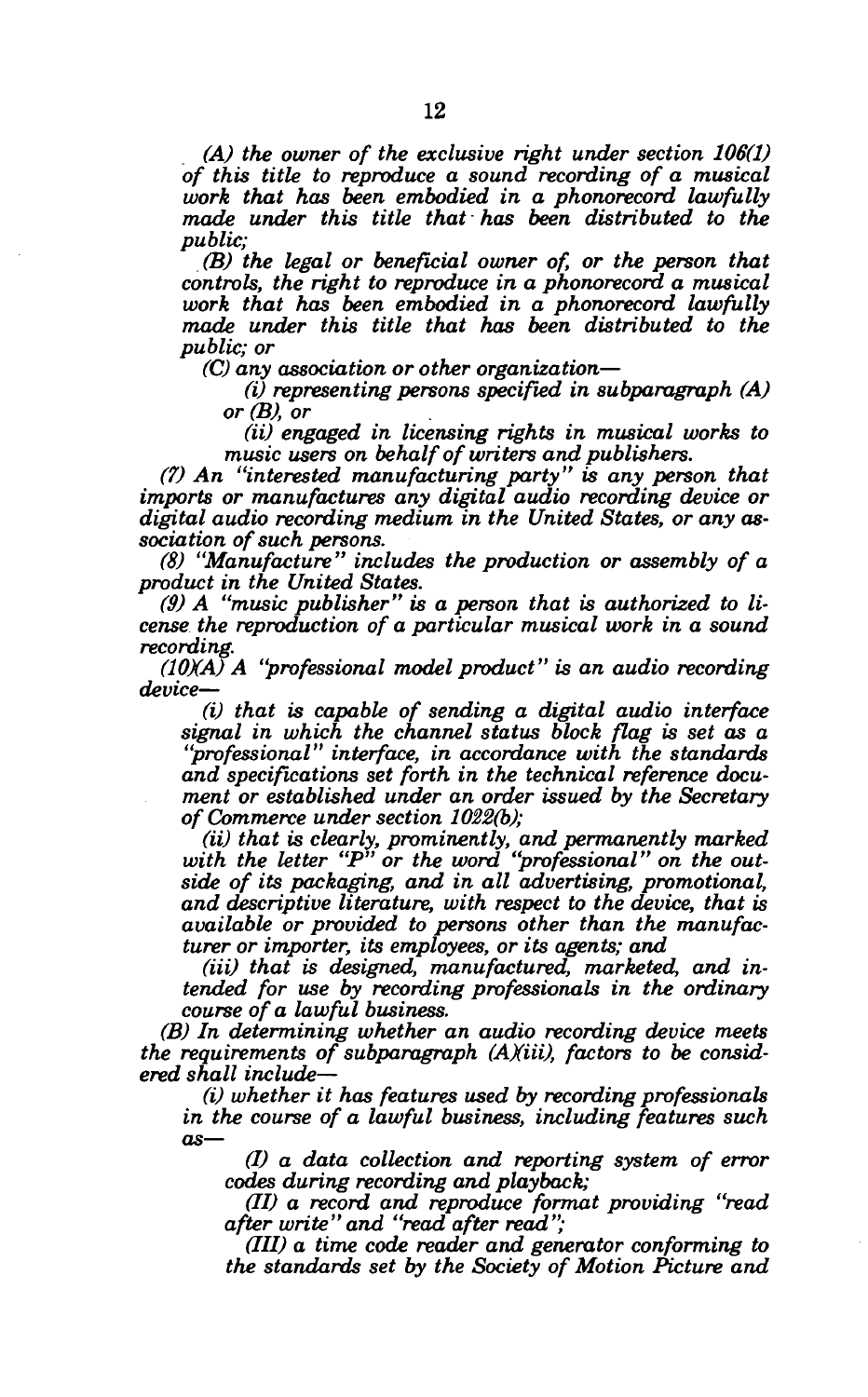*Television Engineers for such readers and generators; and* 

*(IV) a professional input/output interface, both digital and analog, conforming to standards set by audio engineering organizations for connectors, signaling formats, levels, and impedances;* 

*(ii) the nature of the promotional materials used to market the audio recording device;* 

(*iii*) the media used for the dissemination of the promo*tional materials, including the intended audience;* 

*(iv) the distribution channels and retail outlets through which the device is disseminated;* 

*(v) the manufacturer's or importer's price for the device as compared to the manufacturer's or importer's price for digital audio recording devices implementing the Serial Copy Management System;* 

*(vi) the relative quantity of the device manufactured or imported as compared to the size of the manufacturer's or importer's market for professional model products;* 

*(vii) the occupations of the purchasers of the device; and (viii) the uses to which the device is put.* 

*(11) The "Register" is the Register of Copyrights.* 

*(12) The "Serial Copy Management System' means the system for regulating serial copying by digital audio recording devices that is set forth in the technical reference document or in an order of the Secretary of Commerce under section 1022(b), or that conforms to the requirements of section 1021(a)(1)(C).* 

*(13) The "technical reference document" is the document entitled "Technical Reference Document for Audio Home Recording Act of 1991," as such document appears in the report of the Committee on the Judiciary to the House of Representatives reporting favorably the bill which upon enactment made the amendment adding this chapter.* 

*(HXA) The "transfer price" of a digital audio recording device or a digital audio recording medium is*—

*(i) in the case of an imported product, the actual entered value at United States Customs (exclusive of any freight, insurance, and applicable duty), and* 

*(ii) in the case of a domestic product, the manufacturer's transfer price (FOB the manufacturer, and exclusive of any direct sales taxes or excise taxes incurred in connection with the sale).* 

*(B) Where the transferor and transferee are related entities or within a single entity, the transfer price shall not be less than a reasonable arms-length price under the principles of the regulations adopted pursuant to section 482 of the Internal Revenue Code of 1986, or any successor provision to such section 482.* 

*(15) A "transmission" is any audio or audiovisual transmission, now known or later developed, whether by a broadcast station, cable system, multipoint distribution service, subscription service, direct broadcast satellite, or other form of analog or digital communication.* 

*(16) The "Tribunal" is the Copyright Royalty Tribunal.*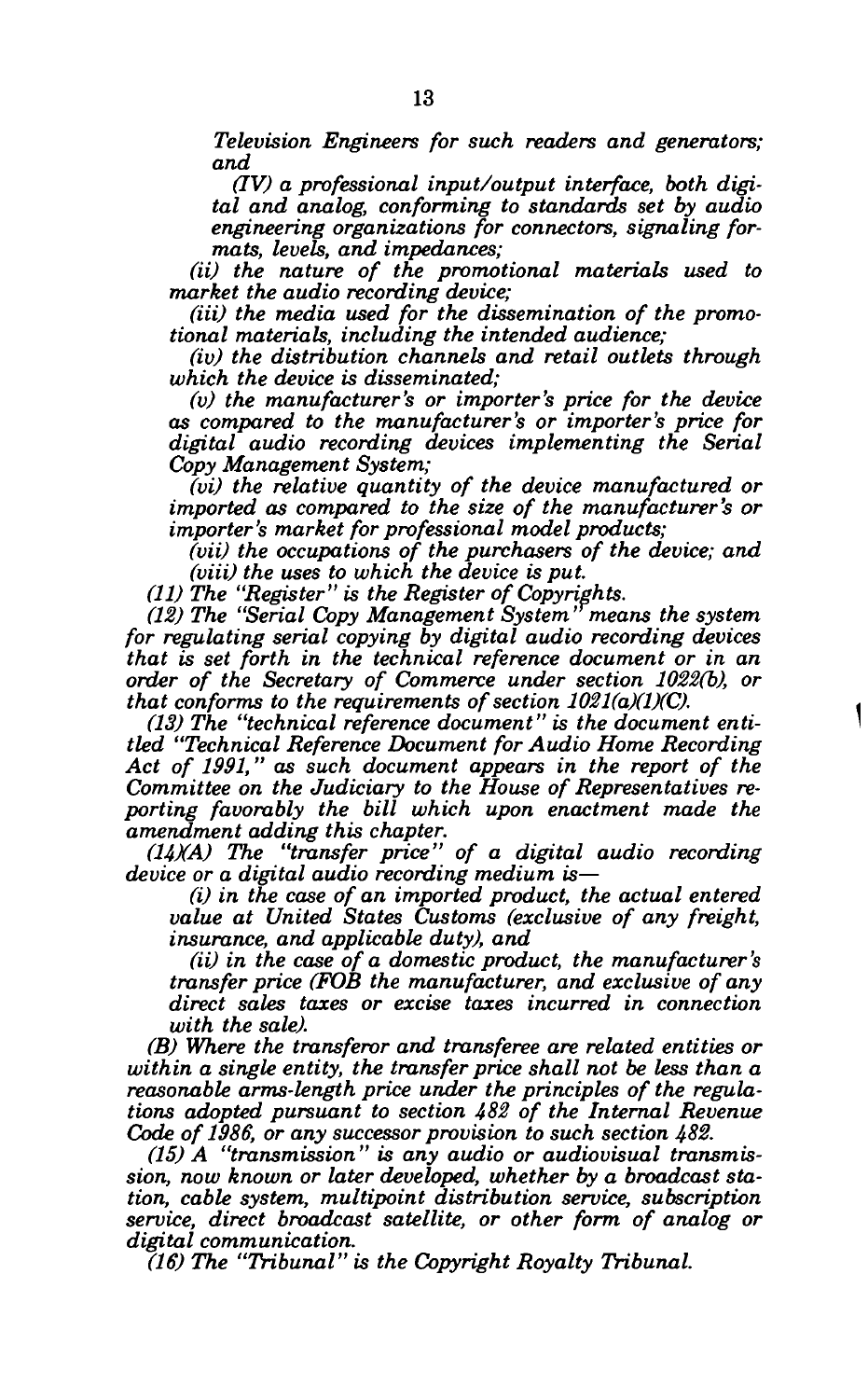*(17) A "writer" is the composer or lyricist of a particular musical work.* 

*(18) The terms "analog format", "copyright status", "category code", "generation status ', and "source material", mean those terms as they are used in the technical reference document.* 

#### *§ 1002. Prohibition on certain infringement actions*

*(a) CERTAIN ACTIONS PROHIBITED.*—

شهدت

*(1) GENERALLY.*—*No action may be brought under this title, or under section 337 of the Tariff Act of 1930, alleging infringement of copyright based on the manufacture, importation, or distribution of a digital audio recording device or a digital audio recording medium, or an analog audio recording device or analog audio recording medium, or the use of such a device or medium for making phonorecords. However, this subsection does not apply with respect to any claim against a person for infringement by virtue of the making of one or more copies or phonorecords for direct or indirect commercial advantage.* 

*(2) EXAMPLE.*—*For purposes of this section, the copying of a phonorecord by a consumer for private, noncommercial use is not for direct or indirect commercial advantage, and is therefore not actionable.* 

*(b) EFFECT OF THIS SECTION.*—*Nothing in this section shall be construed to create or expand a cause of action for copyright infringement except to the extent such a cause of action otherwise exists under other chapters of this title or under section 337 of the Tariff Act of 1930, or to limit any defenses that may be available to such causes of action.* 

## *§1003. Effect on other rights and remedies with respect to private home copying or otherwise*

*Except as expressly provided in this chapter with respect to audio recording devices and media, neither the enactment of this chapter nor anything contained in this chapter shall be construed to expand, limit, or otherwise affect the rights of any person with respect to private home copying of copyrighted works, or to expand, limit, create, or otherwise affect any other right or remedy that may be held by or available to any person under chapters 1 through 9 of this title.* 

## *SUBCHAPTER B—ROYALTY PAYMENTS*

## *§ 1011. Obligation to make royalty payments*

*(a) PROHIBITION ON IMPORTATION AND MANUFACTURE.*—*No person shall import into and distribute in the United States, or manufacture and distribute in the United States, any digital audio recording device or digital audio recording medium unless such person*—

*(1) records the notice specified by this section and subsequently deposits the statements of account and applicable royalty payments for such device or medium specified by this section and section 1012 of this title, or* 

*(2) complies with the applicable notice, statement of account, and payment obligations under a negotiated arrangement authorized pursuant to section 1016 of this title.*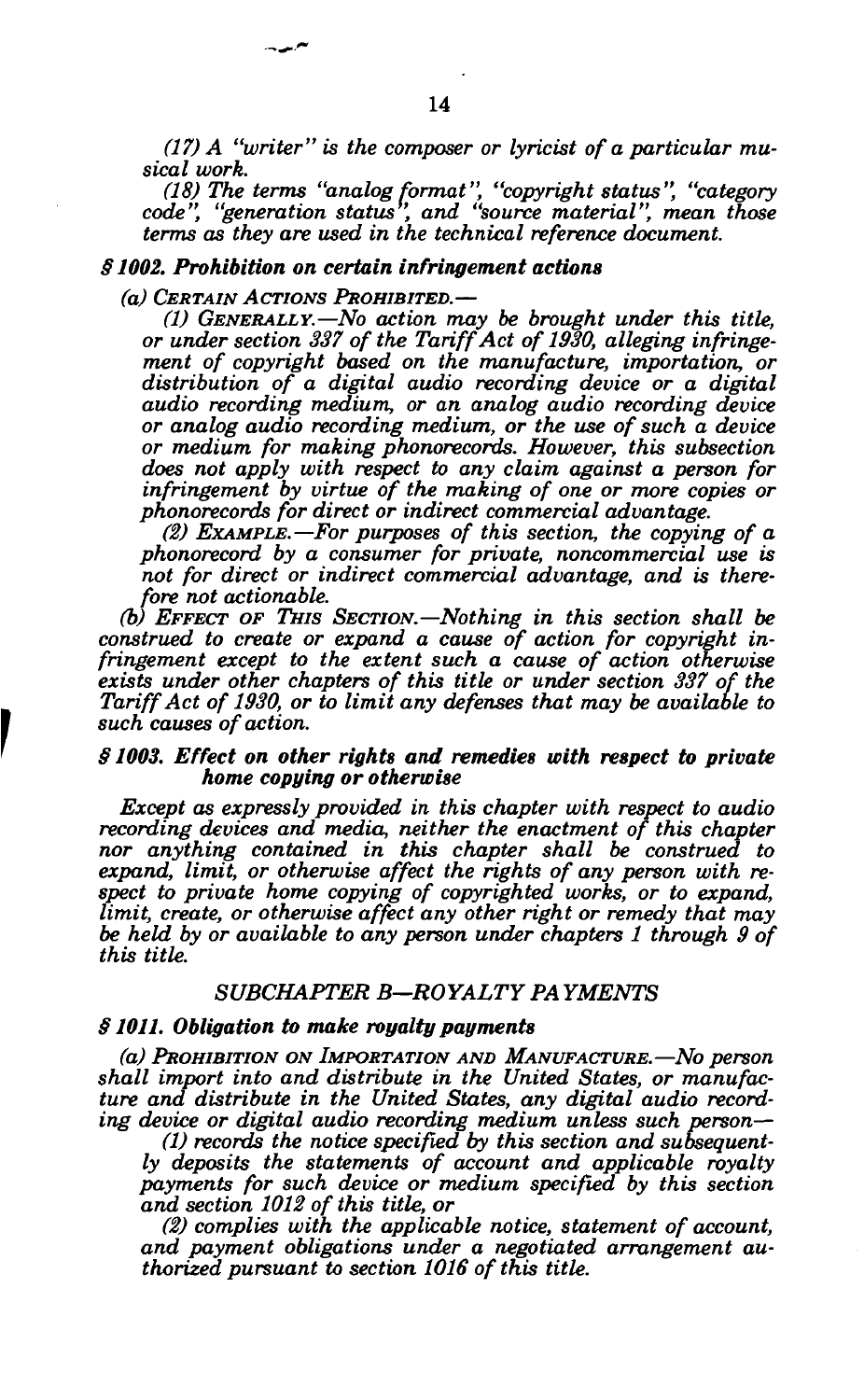*(b) FILING OF NOTICE.*—

*(1) GENERALLY.*—*The importer or manufacturer of any digital audio recording device or digital audio recording medium, within a product category or utilizing a technology with respect to which such manufacturer or importer has not previously filed a notice under this subsection, shall file a notice with the Register, no later than 45 days after the commencement of the first distribution in the United States of such device or medium, in such form as the Register shall prescribe by regulation.* 

*(2) CONTENTS.*—*Such notice shall*—

*(A) set forth the manufacturer's or importer's identity and address,* 

*(B) identify such product category and technology, and* 

*(C) identify any trade or business names, trademarks, or like indicia of origin that the importer or manufacturer uses or intends to use in connection with the importation, manufacture, or distribution of such device or medium in the United States.* 

*(c) FILING OF QUARTERLY STATEMENTS OF ACCOUNT.*—

*(1) GENERALLY.*—*Any importer or manufacturer that distributed during a given quarter any digital audio recording device or digital audio recording medium that it manufactured or imported shall file with the Register, in such form as the Register shall prescribe by regulation, a quarterly statement of account specifying, by product category, technology, and model, the number and transfer price of all digital audio recording devices and digital audio recording media that it distributed during such quarter.* 

*(2) TIMING, CERTIFICATION, AND ROYALTY PAYMENTS.*—*Such statement shall*—

*(A) be filed no later than 45 days after the close of the period covered by the statement;* 

*(B) be certified as accurate by an authorized officer or principal of the importer or manufacturer;* 

*(C) be accompanied by the total royalty payment due for such period pursuant to section 1012 of this title.* 

*(3) PERIOD COVERED.*—*The quarterly statements of account may be filed on either a calendar or fiscal year basis, at the election of the manufacturer or importer.* 

*(d) FILING OF ANNUAL STATEMENTS OF ACCOUNT.*—

*(1) GENERALLY.*—*Any importer or manufacturer that distributed, during a given calendar or fiscal year (as applicable) any digital audio recording device or digital audio recording medium that it manufactured or imported shall also file with the Register a cumulative annual statement of account, in such form as the Register shall prescribe by regulation.* 

*(2) TIMING AND CERTIFICATION.*—*Such statement shall be filed no later than 60 days after the close of such calendar or fiscal year, and shall be certified as accurate by an authorized officer or principal of the importer or manufacturer.* 

*(3) INDEPENDENT REVIEW AND CERTIFICATION.*—*The annual statement of account shall be reviewed and, pursuant to generally accepted auditing standards, certified by an independent*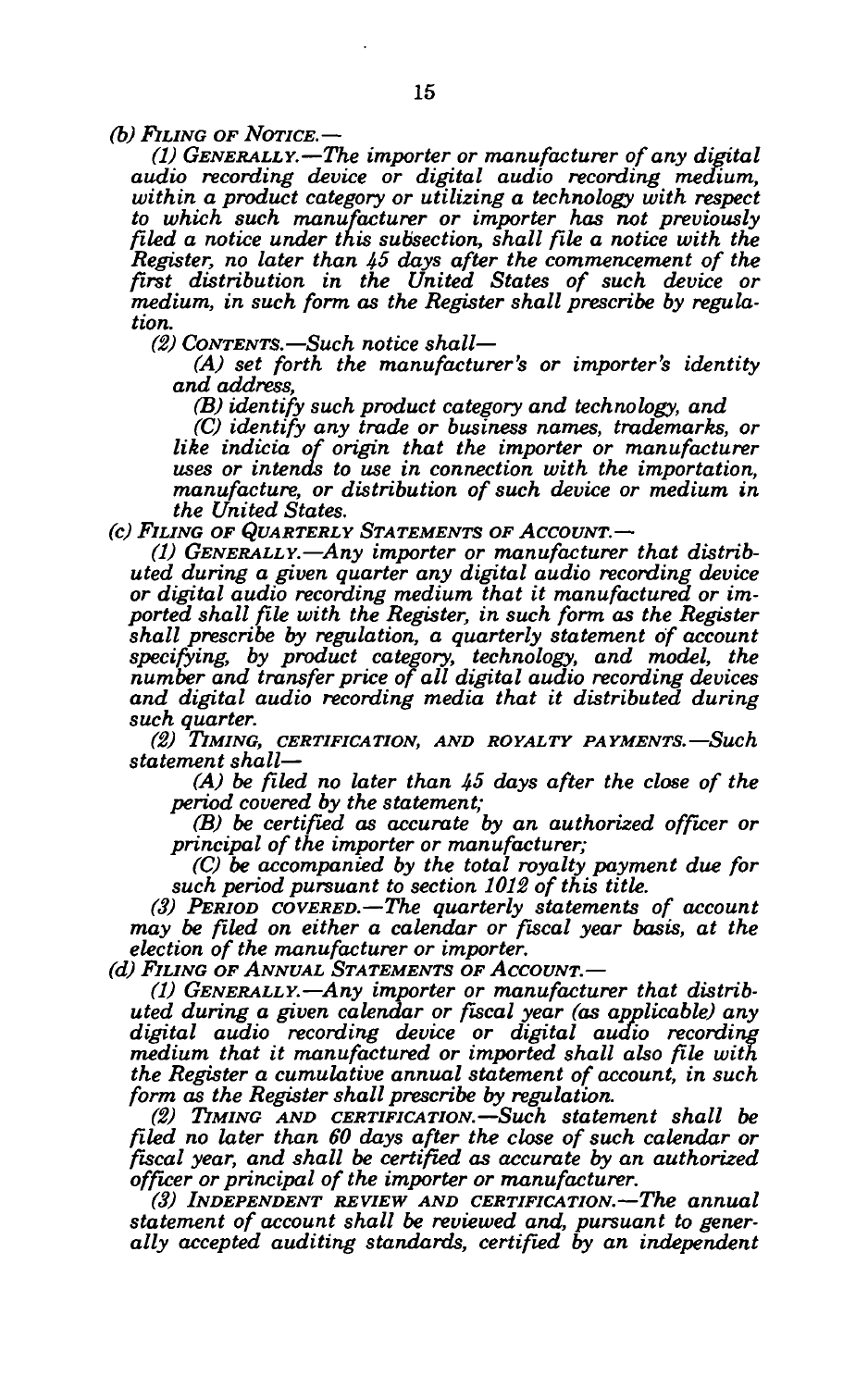*certified public accountant selected by the manufacturer or importer as fairly presenting the information contained therein, on a consistent basis and in accordance with the requirements of this chapter.* 

*(4) RECONCILIATION OF ROYALTY PAYMENT.*—*The cumulative annual statement of account shall be accompanied by any royalty payment due under section 1012 of this title that was not previously paid under subsection (c) of this section.* 

*(e) VERIFICATION.*—

*(1) GENERALLY.*—

*(A) The Register shall, after consulting with interested copyright parties and interested manufacturing parties, prescribe regulations specifying procedures for the verification of statements of account filed pursuant to this section.* 

*(B) Such regulations shall permit interested copyright parties to select independent certified public accountants to conduct audits in order to verify the accuracy of the information contained in the statements of account filed by manufacturers and importers.* 

*(C) Such regulations shall also*—

*(i) specify the scope of such independent audits; and (ii) establish a procedure by which interested copyright parties will coordinate the engagement of such independent certified public accountants, in order to ensure that no manufacturer or importer is audited more than once per year.* 

*(D) All such independent audits shall be conducted at reasonable times, with reasonable advance notice, and shall be no broader in scope than is reasonably necessary to carry out the purposes of this subsection in accordance with generally accepted auditing standards.* 

*(2) INDEPENDENT CERTIFICATION.*—*The results of all such independent audits shall be certified as fairly presenting the information contained therein, on a consistent basis and in accordance with the requirements of this chapter and generally accepted auditing standards, by the certified public accountant responsible for the audit. The certification and results shall be filed with the Register.* 

*(3) ACCESS TO DOCUMENTS IN EVENT OF DISPUTE.*—*In the event of a dispute concerning the amount of the royalty payment due from a manufacturer or importer resulting from a verification audit conducted under this section*—

*(A) any interested manufacturing party audited pursuant to this subsection, and its authorized representatives, shall be entitled to have access to all documents upon which the audit results under this subsection were based; and* 

*(B) any representative of an interested copyright party that has been approved by the Register under subsection (hX2) of this section shall be entitled to have access to all documents upon which the audit results under subsection (d) of this section were based, subject to the limitations of subsection (hX2) of this section.* 

*(f) COSTS OF VERIFICATION.*—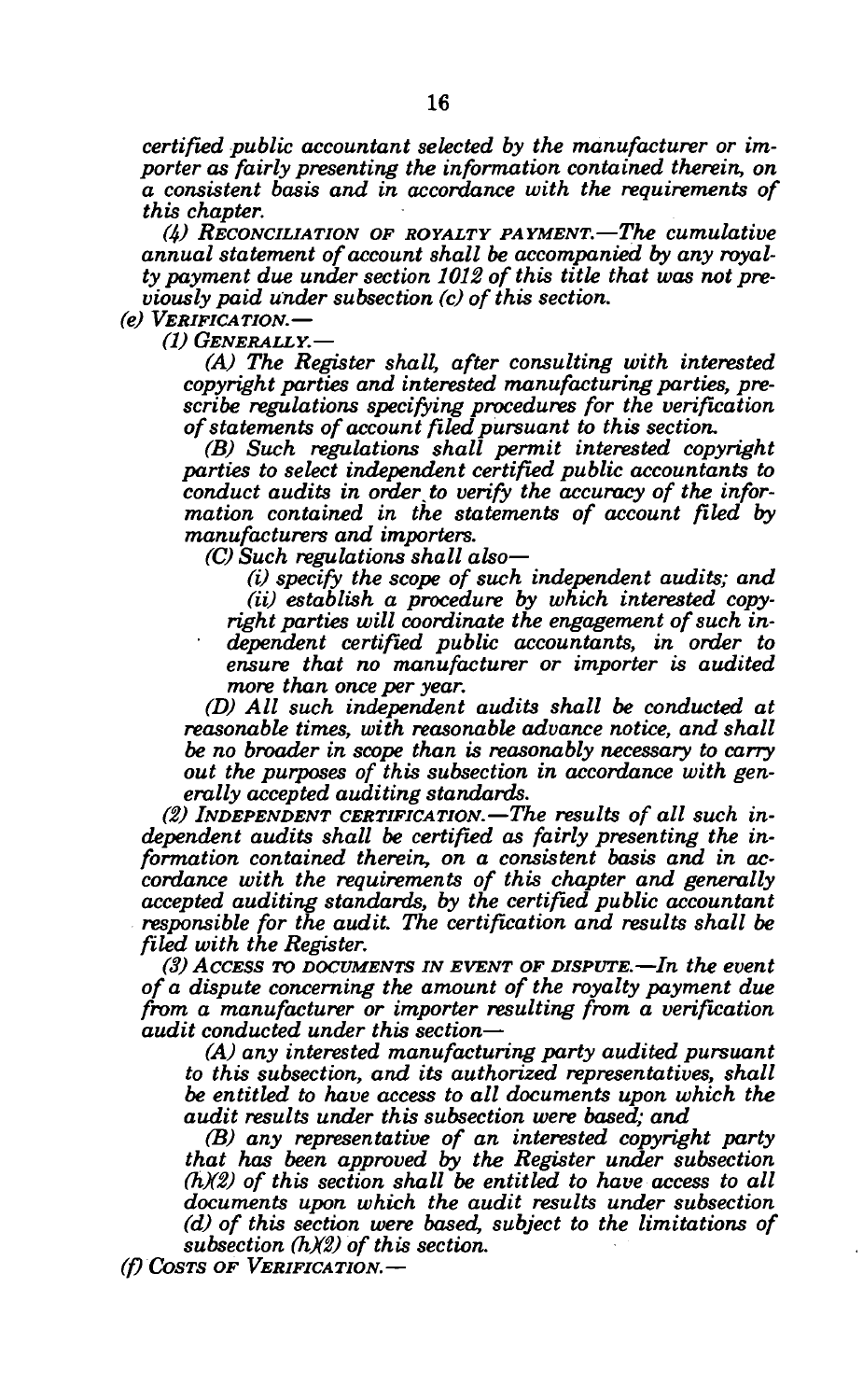*(1) The costs of all verification audits that are conducted pursuant to subsection (e) of this section shall be borne by interested copyright parties, except that, in the case of a verification audit of a manufacturer or importer that leads ultimately to recovery of an annual royalty underpayment of 5 percent or more of the annual payment made, the importer or manufacturer shall provide reimbursement for the reasonable costs of such audit.* 

*(2) Except as may otherwise be agreed by interested copyright parties, the costs of a verification audit conducted pursuant to subsection (e) of this section shall be borne by the party engaging the certified public accountant. Any recovery of royalty underpayments as a result of the audit shall be used first to provide reimbursement for the reasonable costs of such audit to the extent such costs have not otherwise been reimbursed by the manufacturer or importer pursuant to this subsection. Any remaining recovery shall be deposited with the Register pursuant to section 1013 of this title, or as may otherwise be provided by a negotiated arrangement authorized under section 1016 of this title, for distribution to interested copyright parties as though such funds were royalty payments made pursuant to this section.* 

*(g) INDEPENDENCE OF ACCOUNTANTS.*—*Each certified public accountant used by interested copyright parties or interested manufacturing parties pursuant to this section shall be in good standing and shall not be financially dependent upon interested copyright parties or interested manufacturing parties, respectively. The Register may, upon petition by any interested copyright party or interested manufacturing party, prevent the use of a particular certified public accountant on the ground that such accountant does not meet the requirements of this subsection,* 

*(h) CONFIDENTIALITY.*—

*(1) GENERALLY.*—*The quarterly and annual statements of account filed pursuant to subsections (c) and (d) of this section, and information disclosed or generated during verification audits conducted pursuant to subsection (e) of this section, shall be presumed to contain confidential trade secret information within the meaning of section 1905 of title 18 of the United States Code. Except as provided in paragraphs (2), (3), and (4) of this subsection, neither the Register nor any member, officer, or employee of the Copyright Office or the Tribunal, may*—

*(A) publicly disclose audit information furnished under this section or information contained in quarterly or annual statements of account, except that aggregate information that does not disclose, directly or indirectly, company-specific information may be made available to the public;* 

*(B) use such information for any purpose other than to carry out responsibilities under this chapter; or* 

(C) permit anyone (other than members, officers, and em*ployees of the Copyright Office and the Tribunal who require such information in the performance of duties under this chapter) to examine such information.*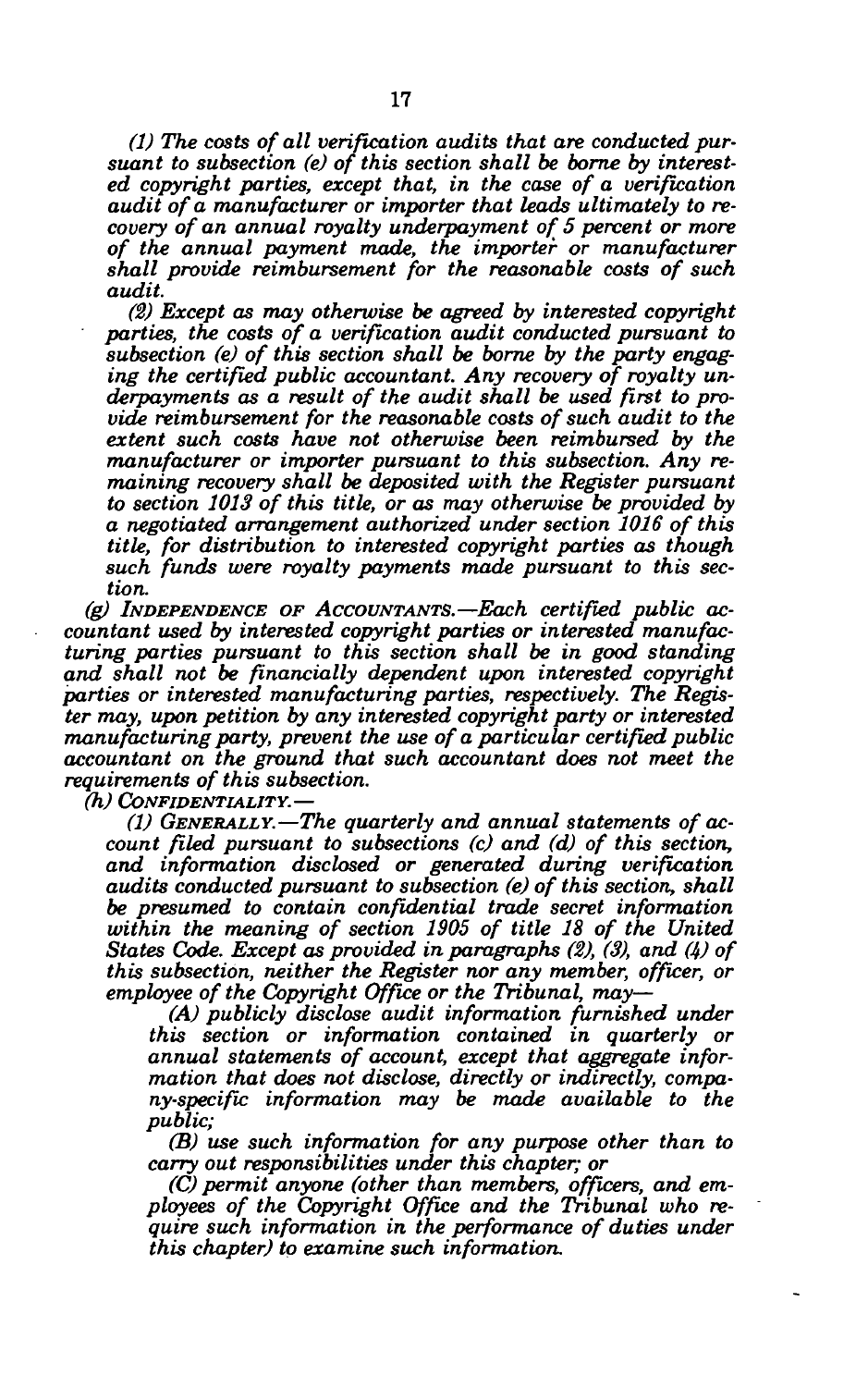*(2) PROCEDURES FOR ACCESS TO BE PRESCRIBED BY REGISTER.*— *(A) The Register, after consulting with interested manufacturing parties and interested copyright parties, shall prescribe procedures for disclosing, in confidence, to representatives of interested copyright parties and representatives of interested manufacturing parties information contained in quarterly and annual statements of account and information generated as a result of verification audits.* 

*(B) Such procedures shall provide that only those representatives of interested copyright parties and interested manufacturing parties who have been approved by the Register shall have access to such information, and that all such representatives shall be required to sign a certification limiting the use of the information to*—

*(i) verification functions under this section, and* 

*(ii) any enforcement actions that may result from such verification procedures.* 

*(3) ACCESS BY AUDITED MANUFACTURER.*—*Any interested manufacturing party that is audited pursuant to subsection (e) of this section, and its authorized representatives, shall be entitled to have access to all documents filed with the Register as a result of such audit.* 

*(4) ACCESS BY CONGRESS.*—*Nothing in this section shall authorize the withholding of information from the Congress.* 

## *§1012. Royalty payments*

*(a) DIGITAL AUDIO RECORDING DEVICES.*—

*(1) The royalty payment due under section 1011 of this title for each digital audio recording device imported into and distributed in the United States, or manufactured and distributed in the United States, shall be 2 percent of the transfer price. However, only the first person to manufacture and distribute or import and distribute such device shall be required to pay the royalty with respect to such device.* 

*(2) With respect to a digital audio recording device first distributed in combination with one or more devices, either as a physically integrated unit or as separate components, the royalty payment shall be calculated as follows:* 

*(A) If the digital audio recording device and such other devices are part of a physically integrated unit, the royalty ^payment shall be based on the transfer price of the unit, but shall be reduced by any royalty payment made on any digital audio recording device included within the unit that was not first distributed in combination with the unit.* 

*(B) If the digital audio recording device is not part of a physically integrated unit and substantially similar devices have been distributed separately at any time during the preceding 4 quarters, the royalty payment shall be based on the average transfer price of such devices during those 4 quarters.* 

*(C) If the digital audio recording device is not part of a physically integrated unit and substantially similar devices have not been distributed separately at any time during the preceding 4 quarters, the royalty payment shall be based on*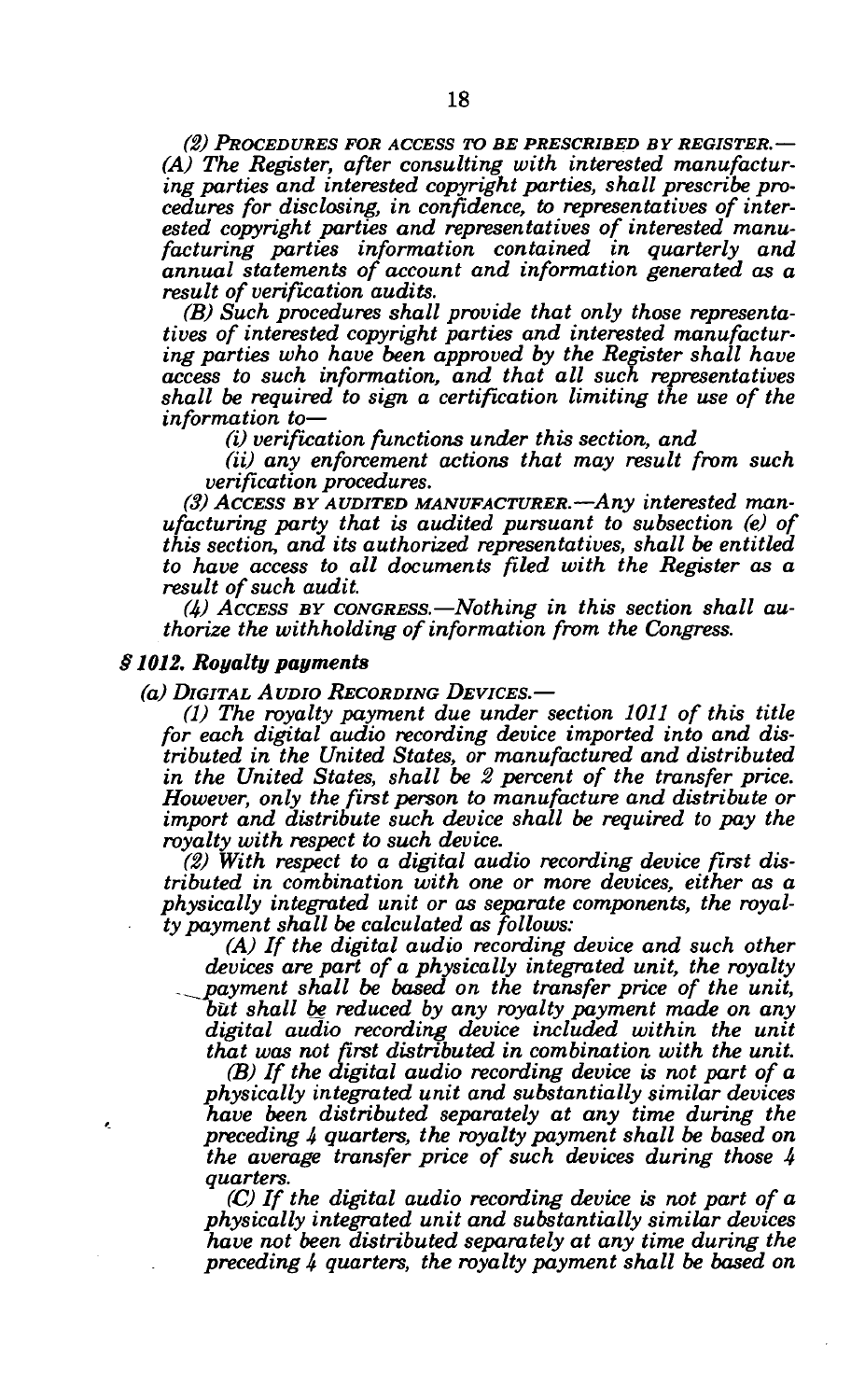*a constructed price reflecting the proportional value of such device to the combination as a whole.* 

*(3) Notwithstanding paragraph (1) or (2) of this subsection, the amount of the royalty payment for each digital audio recording device or physically integrated unit containing a digital audio recording device shall not be less than \$1 nor more than the royalty maximum. The royalty maximum shall be \$8 per device, except that for a physically integrated unit containing more than one digital audio recording device, the royalty maximum for such unit shall be \$12. During the 6th year after the effective date of this chapter, and no more than once each year thereafter, any interested copyright party may petition the Tribunal to increase the royalty maximum and, if more than 20 percent of the royalty payments are at the relevant royalty maximum, the Tribunal shall prospectively increase such royalty*  maximum with the goal of having no more than 10 percent of *such payments at the new royalty maximum.* 

*(b) DIGITAL AUDIO RECORDING MEDIA.*—*The royalty payment due under section 1011 of this title for each digital audio recording medium imported into and distributed in the United States, or manufactured and distributed in the United States, shall be 3 percent of the transfer price. However, only the first person to manufacture and distribute or import and distribute such medium shall be required to pay the royalty with respect to such medium.* 

*(c) RETURNED OR EXPORTED MERCHANDISE.*—

*(1) In calculating the amount of royalty payments due under subsections (a) and (b) of this section, manufacturers and importers may deduct the amount of any royalty payments already made on digital audio recording devices or media that are*—

*(A) returned to the manufacturer or importer as unsold or defective merchandise; or* 

*(B) exported by the manufacturer or importer or a related person.* 

*(2) Any such credit shall be taken during the period when such devices or media are returned or exported, and the basis for any such credit shall be set forth in the statement of account for such period filed under section 1011(c) of this title.* 

*(3) Any such credit that is not fully used during such period may be carried forward to subsequent periods. If any returned or exported merchandise for which a credit has been taken is subsequently distributed, a royalty payment shall be made as specified under subsection (a) or (b) of this section, based on the transfer price applicable to such distribution.* 

## *§ 1013. Deposit of royalty payments and deduction of expenses*

*The Register shall receive all royalty payments deposited under this chapter and, after deducting the reasonable costs incurred by the Copyright Office under this chapter, shall deposit the balance in the Treasury of the United States, in such manner as the Secretary of the Treasury directs. All funds held by the Secretary of the Treasury shall be invested in interest-bearing United States securities for later distribution with interest under section 1014, 1015, or 1016 of this title. The Register shall submit to the Copyright Royalty Tribu-*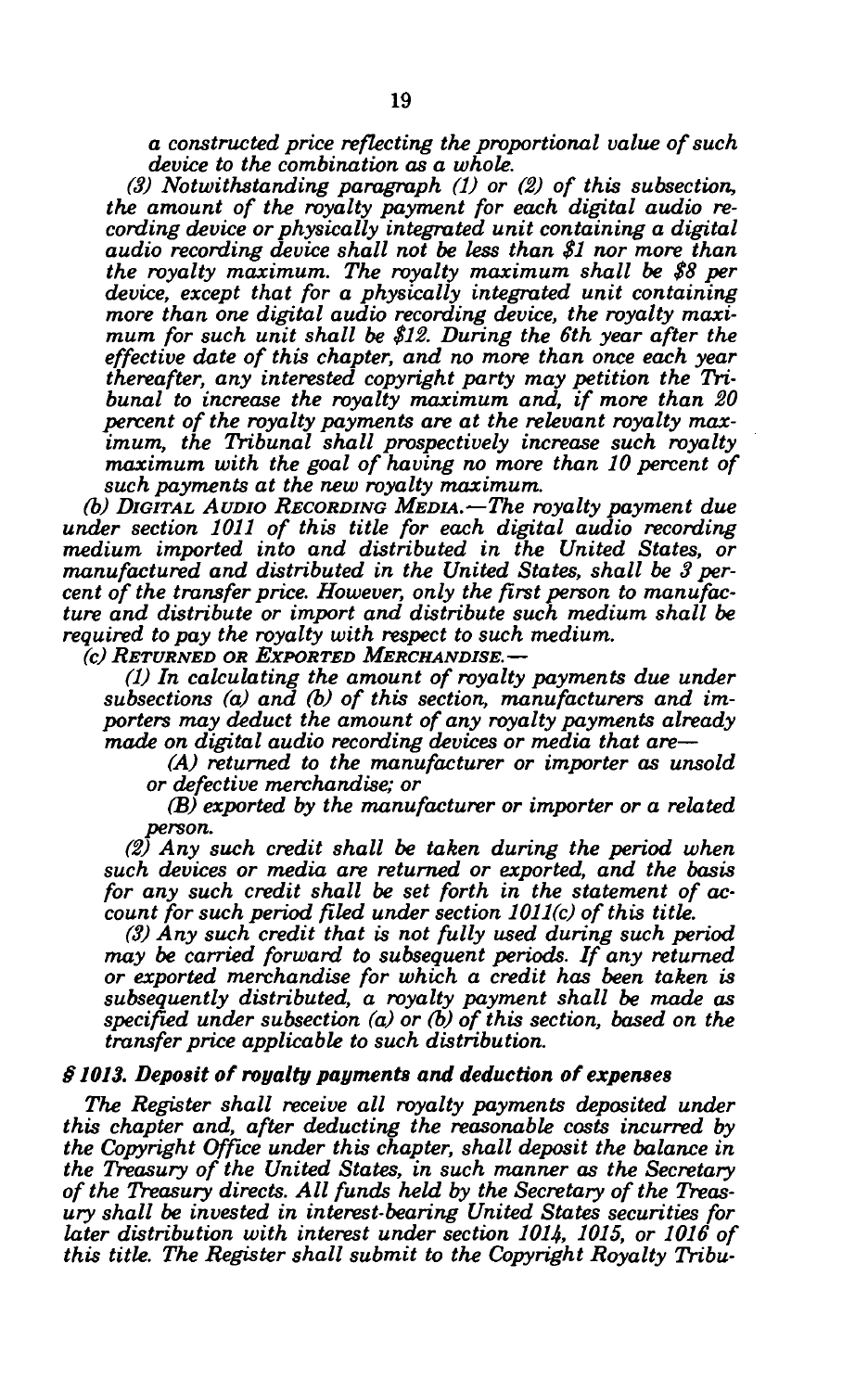*nal, on a quarterly basis, such information as the Tribunal shall require to perform its functions under this chapter.* 

## *§ 1014. Entitlement to royalty payments*

*(a) INTERESTED COPYRIGHT PARTIES.*—*The royalty payments deposited pursuant to section 1013 of this title shall, in accordance with the procedures specified in section 1015 or 1016 of this title, be distributed to any interested copyright party*—

*(1) whose musical work or sound recording has been*—

*(A) embodied in phonorecords lawfully made under this title that have been distributed to the public, and* 

*(B) distributed to the public in the form of phonorecords or disseminated to the public in transmissions, during the period to which such payments pertain; and* 

*(2) who has filed a claim under section 1015 or 1016 of this title.* 

*(b) ALLOCATION OF ROYALTY PAYMENTS TO GROUPS.*—*The royalty payments shall be divided into two funds as follows:* 

*(1) THE SOUND RECORDINGS FUND.*—*66% percent of the royalty payments shall be allocated to the Sound Recordings Fund. The American Federation of Musicians (or any successor entity) shall receive 2% percent of the royalty payments allocated to the Sound Recordings Fund for the benefit of nonfeatured musicians who have performed on sound recordings distributed in the United States. The American Federation of Television and Radio Artists (or any successor entity) shall receive 1% percent of the royalty payments allocated to the Sound Recordings Fund for the benefit of nonfeatured vocalists who have performed on sound recordings distributed in the United States. The remaining royalty payments in the Sound Recordings Fund shall be distributed to claimants under subsection (a) of this section who are interested copyright parties under section 1001(a)(6Xi) of this title. Such claimants shall allocate such royalty payments, on a per sound recording basis, in the following manner: 40 percent to the recording artist or artists featured on such sound recordings (or the persons conveying rights in the artists' performances in the sound recordings), and 60 percent to the interested copyright parties.* 

*(2) THE MUSICAL WORKS FUND.*—

*(A) 33'/3 percent of the royalty payments shall be allocated to the Musical Works Fund for distribution to interested copyright parties whose entitlement is based on legal or beneficial ownership or control of a copyright in a musical work.* 

*(B) Notwithstanding any contractual obligation to the contrary*—

*(i) music publishers shall be entitled to 50 percent of the royalty payments allocated to the Musical Works Fund, and* 

*(ii) writers shall be entitled to the other 50 percent of the royalty payments allocated to the Musical Works Fund.* 

*(c) ALLOCATION OF ROYALTY PAYMENTS WITHIN GROUPS.*—*If all interested copyright parties within a group specified in subsection*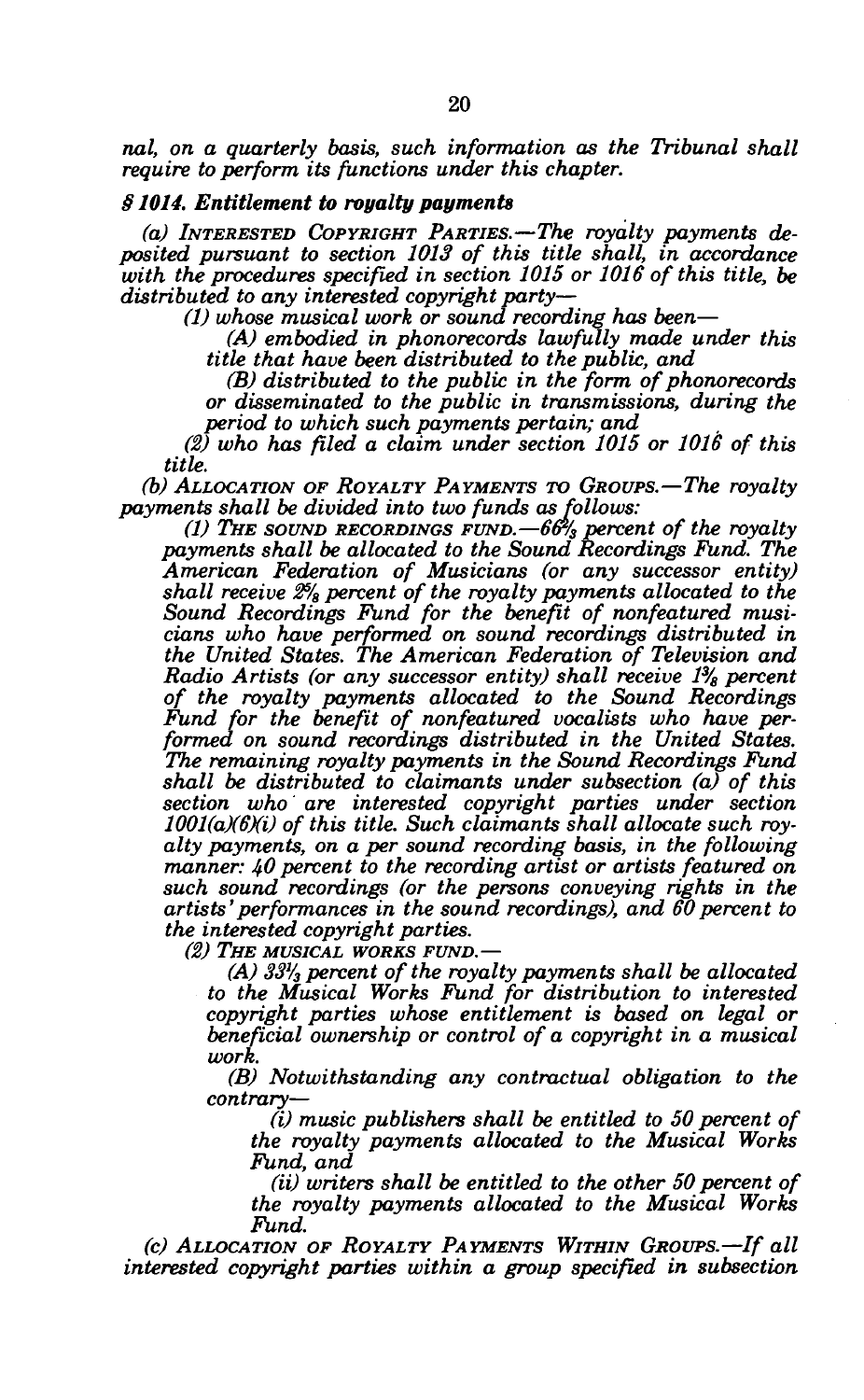*(b) of this section do not agree on a voluntary proposal for the distribution of the royalty payments within such group, the Tribunal shall, pursuant to the procedures specified in section 1015(c) of this title, allocate such royalty payments based on the extent to which, during the relevant period*—

*(1) for the Sound Recordings Fund, each sound recording was distributed to the public in the form of phonorecords; and* 

*(2) for the Musical Works Fund, each musical work was distributed to the public in the form of phonorecords or disseminated to the public in transmissions.* 

## *§ 1015. Procedures for distributing royalty payments*

*(a) FILING OF CLAIMS AND NEGOTIATIONS.*—

*(1) During the first 2 months of each calendar year after the calendar year in which this chapter takes effect, every interested copyright party that is entitled to royalty payments under section 1014 of this title shall file with the Tribunal a claim for payments collected during the preceding year in such form ana manner as the Tribunal shall prescribe by regulation.* 

*(2) All interested copyright parties within each group specified in section 1014(b) of this title shall negotiate in good faith among themselves in an effort to agree to a voluntary proposal for the distribution of royalty payments. Notwithstanding any provision of the antitrust laws, for purposes of this section such interested copyright parties may agree among themselves to the proportionate division of royalty payments, may lump their claims together and file them jointly or as a single claim, or may designate a common agent to receive payment on their behalf; except that no agreement under this subsection may vary the division of royalties specified in section 1014(b) of this title.* 

*(b) DISTRIBUTION OF PAYMENTS IN THE ABSENCE OF A DISPUTE.*— *Within 30 days after the period established for the filing of claims under subsection (a) of this section, in each year after the year in which this section takes effect, the Tribunal shall determine whether there exists a controversy concerning the distribution of royalty payments under section 1014(c) of this title. If the Tribunal determines that no such controversy exists, it shall authorize the distribution of the royalty payments as set forth in the agreements regarding the distribution of royalty payments entered into pursuant to subsection (a) of this section, after deducting its reasonable administrative costs under this section.* 

*(c) RESOLUTION OF DISPUTES.*—*If the Tribunal finds the existence of a controversy, it shall, pursuant to chapter 8 of this title, conduct a proceeding to determine the distribution of royalty payments. During the pendency of such a proceeding, the Tribunal shall withhold from distribution an amount sufficient to satisfy all claims with respect to which a controversy exists, but shall, to the extent feasible, authorize the distribution of any amounts that are not in controversy.* 

## *§ 1016. Negotiated collection and distribution arrangements*

*(a) SCOPE OF PERMISSIBLE NEGOTIATED ARRANGEMENTS.*— *(1) Notwithstanding sections 1011 through 1015 of this title, interested copyright parties and interested manufacturing par-*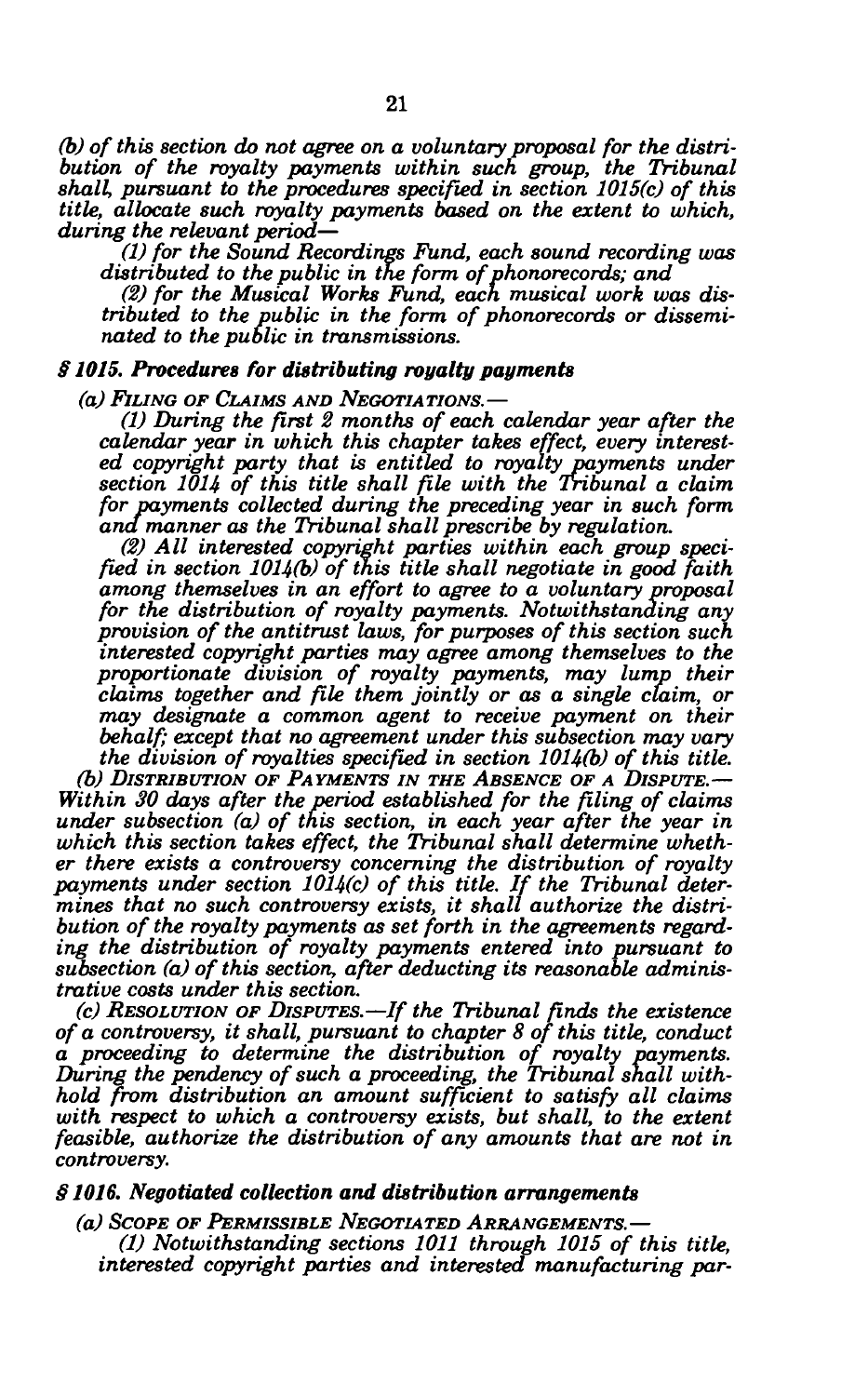*ties may at any time negotiate among or between themselves an alternative system for the collection, distribution, or verification of royalty payments provided for in this chapter.* 

*(2) Such a negotiated arrangement may vary the collection, distribution, and verification procedures and requirements that would otherwise apply, including the time periods for payment and distribution of royalties, but shall not alter the royalty*  rates specified in section 1012(a)(1) or (b) of this title, the divi*sion of royalty payments specified in section 1014(b) of this title, or the notice requirement of section 1011(b) of this title.* 

*(3) Such a negotiated arrangement may also provide that specified types of disputes that cannot be resolved among the parties shall be resolved by binding arbitration or other agreed upon means of dispute resolution. Notwithstanding any provision of the antitrust laws, for purposes of this section interested manufacturing parties and interested copyright parties may agree among themselves as to the collection, allocation, distribution, and verification of royalty payments, and may designate common agents to negotiate and carry out such activities on their behalf.* 

*(b) IMPLEMENTATION OF A NEGOTIATED ARRANGEMENT.*—*(1XA) No negotiated arrangement shall go into effect under this section until the Tribunal has determined, after full opportunity for comment, that the participants in the negotiated arrangement include*—

*(i) at least two-thirds of all individual interested copyright parties that are entitled to receive royalty payments from the Sound Recordings Fund,* 

*(ii) at least two-thirds of all individual interested copyright parties that are entitled to receive royalty payments from the Musical Works Fund as music publishers, and* 

*(Hi) at least two-thirds of all individual interested copyright parties that are entitled to receive royalty payments from the Musical Works Fund as writers.* 

*(B) For purposes of subparagraph (A) of this paragraph, the determination as to two-thirds participation shall be based on annual retail sales of phonorecords in which musical works or sound recordings of musical works are embodied. One or more organizations representing any of the types of individual interested copyright parties specified in the first sentence of this subsection shall be presumed to represent two-thirds of that type of interested copyright party if the membership of, or other participation in, such organization or organizations includes two-thirds of that type of interested copyright party based on annual retail sales of phonorecords in which musical works or sound recordings of musical works are embodied.* 

*(2) Notwithstanding the existence of a negotiated arrangement that has gone into effect under this subsection*—

*(A) any interested manufacturing party that is not a party to such negotiated arrangement may fully satisfy its obligations under this subchapter by complying with the procedures set forth in section 1011 of this title; and* 

*(B) the Tribunal shall ensure that alternative distribution procedures are available for any interested copyright party that is not a party to such negotiated arrangement.*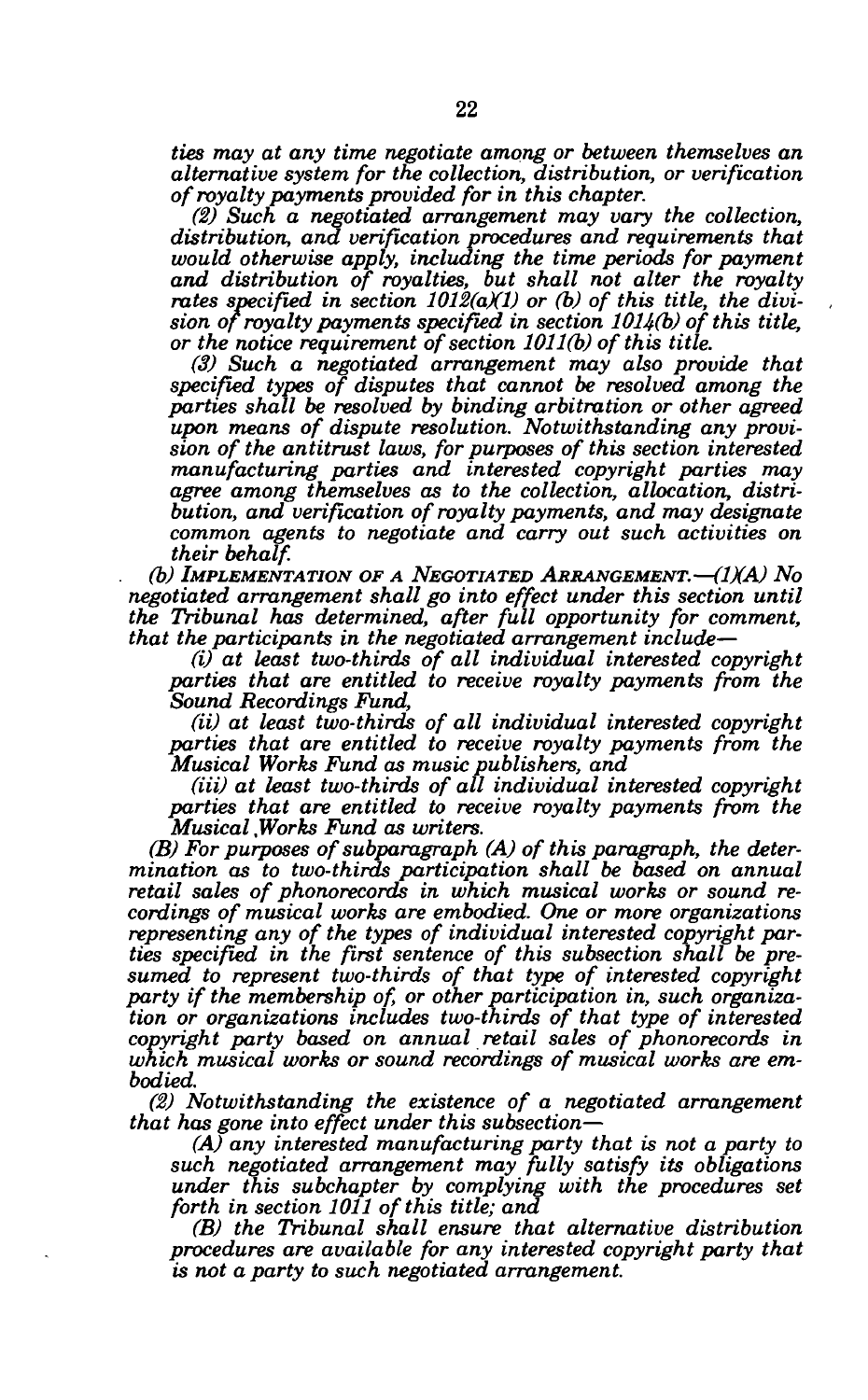*(c) MAINTENANCE OF JURISDICTION BY TRIBUNAL.*—*Where a negotiated arrangement has gone into effect under this section, the Tribunal shall maintain jurisdiction to hear and address any objections to the arrangement that may arise while it is in effect, and to ensure the availability of alternative procedures for any interested manufacturing party or interested copyright party that is not a participant in the negotiated arrangement.* 

## *SUBCHAPTER C—THE SERIAL COPY MANAGEMENT SYSTEM*

## *§ 1021. Incorporation of the serial copy management system*

*(a) PROHIBITION ON IMPORTATION, MANUFACTURE, AND DISTRIBU-TION.*—

*(1) No person shall import, manufacture, or distribute any digital audio recording device or any digital audio interface device that does not conform to the standards and specifications to implement the Serial Copy Management System that are*—

*(A) set forth in the technical reference document;* 

*(B) set forth in an order by the Secretary of Commerce under section 1022 (b)(1), (2), or (3) of this title; or* 

*(C) in the case of a digital audio recording device other than a device defined in part II of the technical reference document or in an order issued by the Secretary pursuant to section 1022(b) of this title, established by the manufacturer (or, in the case of a proprietary technology, the proprietor of such technology) so as to achieve the same functional characteristics with respect to regulation of serial copying as, and to be compatible with the prevailing method for implementation of, the Serial Copy Management System set forth in the technical reference document or in any order of the Secretary issued under section 1022 of this title.* 

*(2) If the Secretary of Commerce approves standards and specifications under section 1022(bX4) of this title, then no person shall import, manufacture, or distribute any digital audio recording device or any digital audio interface device that does not conform to such standards and specifications.* 

*(b) PROHIBITION ON CIRCUMVENTION OF THE SERIAL COPY MAN-AGEMENT SYSTEM.*—*No person shall import, manufacture, or distribute any device, or offer or perform any service, the primary purpose or effect of which is to avoid, bypass, remove, deactivate, or otherwise circumvent any program or circuit which implements, in whole or in part, the Serial Copy Management System in a digital audio recording device or a digital audio interface device.* 

*(c) ENCODING OF INFORMATION ON PHONORECORDS.*—*(1) No person shall encode a phonorecord of a sound recording with inaccurate information relating to the category code, copyright status, or generation status of the source material so as improperly to affect the operation of the Serial Copy Management System.* 

*(2) Nothing in this subchapter requires any person engaged in the importation, manufacture, or assembly of phonorecords to encode any such phonorecord with respect to its copyright status.*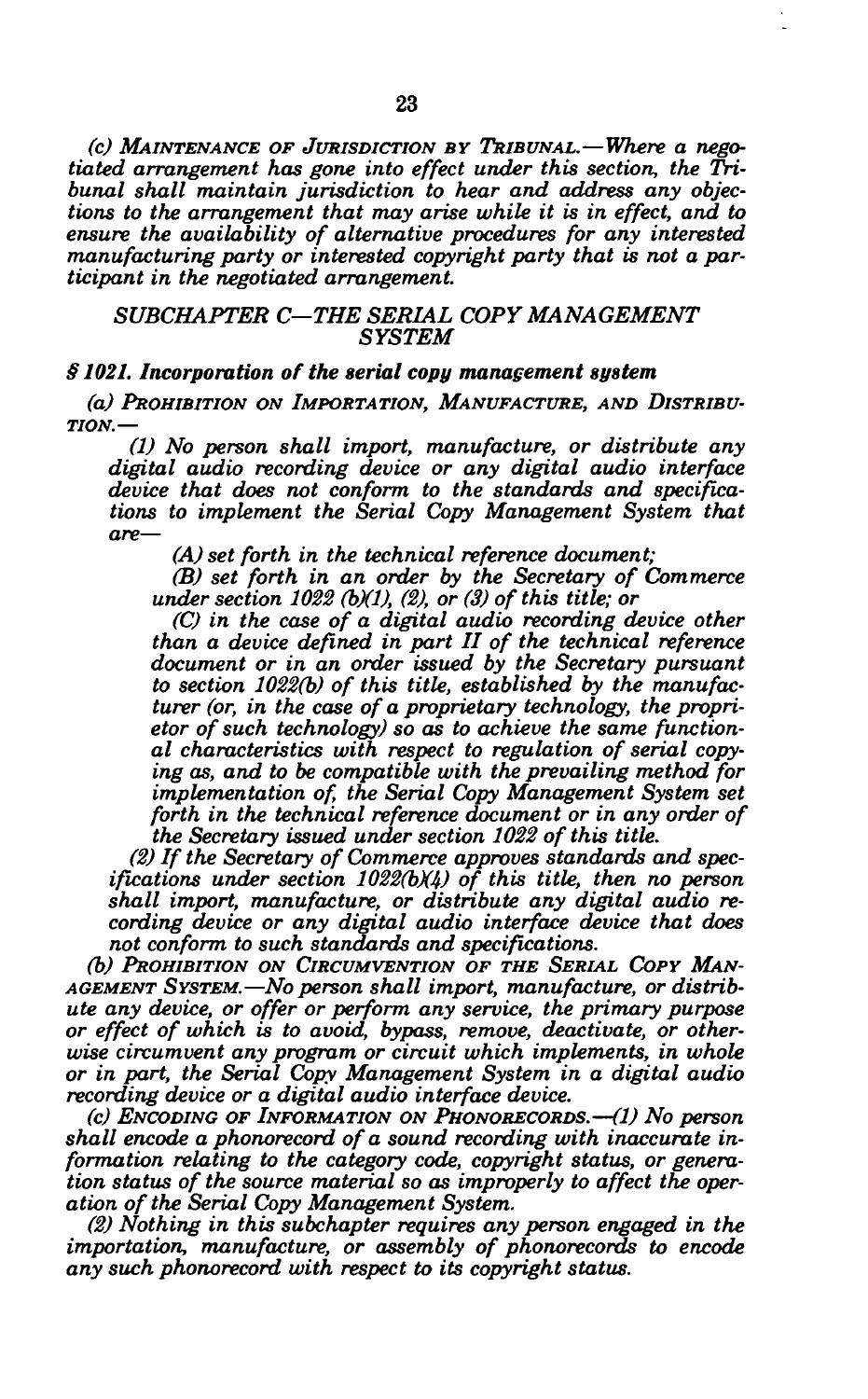*(d) INFORMATION ACCOMPANYING TRANSMISSIONS IN DIGITAL FORMAT.*—*Any person who transmits or otherwise communicates to the public any sound recording in digital format is not required under this subchapter to transmit or otherwise communicate the information relating to the copyright status of the sound recording. However, any such person who does transmit or otherwise communicate such copyright status information shall transmit or communicate such information accurately.* 

## *§1022. Implementing the serial copy management system*

*(a) PUBLICATION OF TECHNICAL REFERENCE DOCUMENT.*—*Within 10 days after the date of the enactment of this chapter, the Secretary of Commerce shall cause the technical reference document to be published in the Federal Register.* 

*(b) ORDERS OF SECRETARY OF COMMERCE.*—*The Secretary of Commerce, upon petition by an interested manufacturing party or an interested copyright party, and after consultation with the Register, may, if the Secretary determines that to do so is in accordance with the purposes of this chapter, issue an order to implement the Serial Copy Management System set forth in the technical reference document as follows:* 

*(1) FUNCTIONALLY EQUIVALENT ALTERNATIVES.*—*The Secretary may issue an order for the purpose of permitting in commerce devices that do not conform to all of the standards and specifications set forth in the technical reference document, if the Secretary determines that such devices possess the same functional characteristics with respect to regulation of serial copying as, and are compatible with the prevailing method for implementation of, the Serial Copy Management System set forth in the technical reference document.* 

*(2) REVISED GENERAL STANDARDS.*—*The Secretary may issue an order for the purpose of permitting in commerce devices that do not conform to all of the standards and specifications set forth in the technical reference document, if the Secretary determines that*—

*(A) the standards and specifications relating generally to digital audio recording devices and digital audio interface devices have been or are being revised or otherwise amended or modified such that the standards and specifications set forth in the technical reference document are not or would no longer be applicable or appropriate; and* 

*(B) such devices conform to such new standards and specifications and possess the same functional characteristics with respect to regulation of serial copying as the Serial Copy Management System set forth in the technical reference document.* 

*(3) STANDARDS FOR NEW DEVICES.*—*The Secretary may issue an order for the purpose of—* 

*(A) establishing whether the standards and specifications established by a manufacturer or proprietor for digital audio recording devices other than devices defined in part II of the technical reference document or a prior order of the Secretary under paragraph (1) or (2) of this subsection*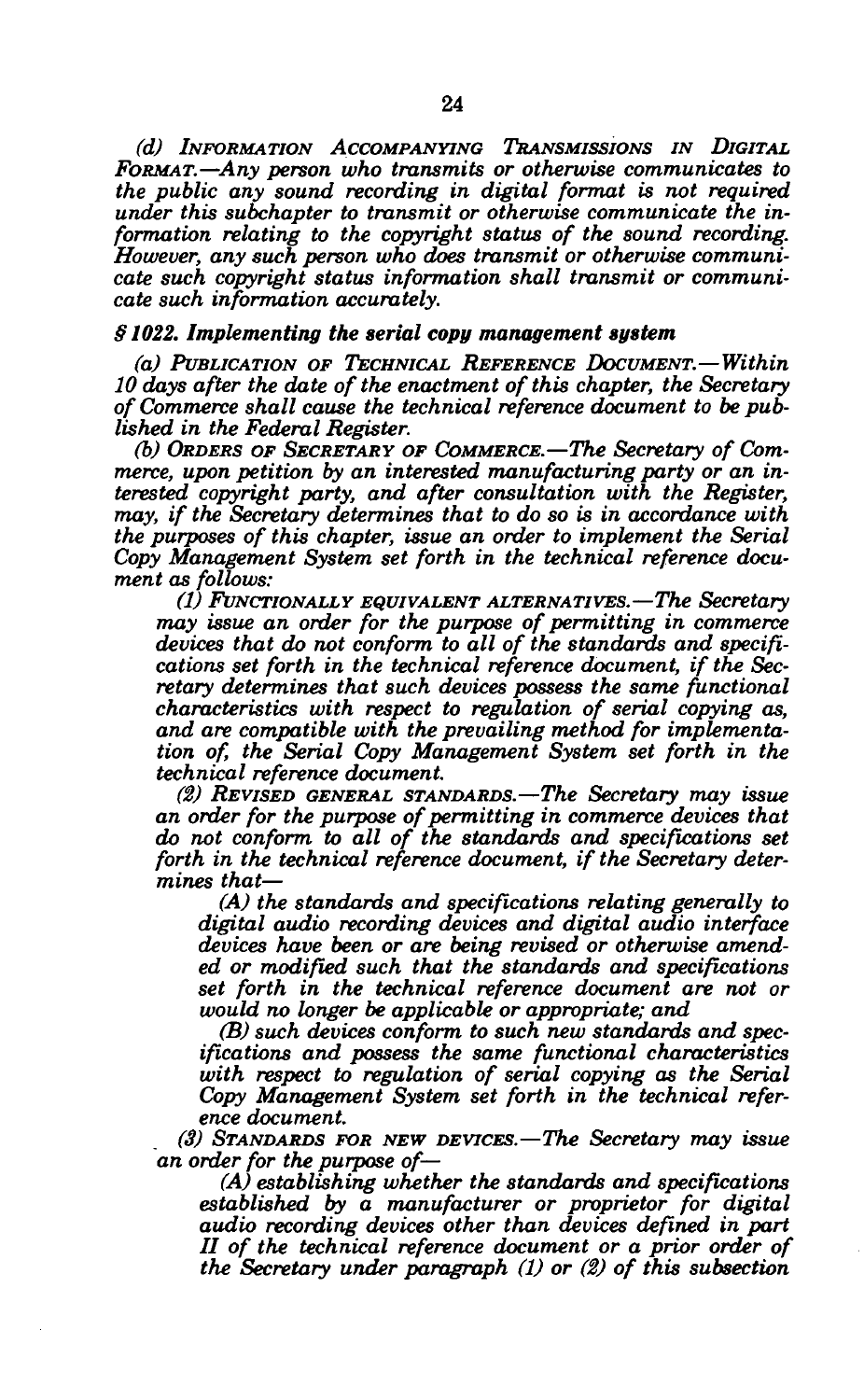*comply with the requirements of subparagraph (C) of section 1021(aXV of this title; or* 

*(B) establishing alternative standards or specifications in order to ensure compliance with such requirements.* 

*(4) MATERIAL INPUT TO DIGITAL DEVICE, THROUGH ANALOG CONVERTER.*—

*(A) GENERALLY.*—*Except as provided in subparagraphs (B) through (D), the Secretary, after publication of notice in the Federal Register and reasonable opportunity for public comment, may issue an order for the purpose of approving standards and specifications for a technical method implementing in a digital audio recording device the same functional characteristics as the Serial Copy Management System so as to regulate the serial copying of source material input through an analog converter in a manner equivalent to source material input in the digital format.* 

*(B) COST LIMITATION.*—*The order may not impose a total cost burden on manufacturers of digital audio recording devices, for implementing the Serial Copy Management System and the technical method prescribed in such order, in excess of 125 percent of the cost of implementing the Serial Copy Management System before the issuance of such order.* 

*(C) CONSIDERATION OF OTHER OBJECTIONS.*—*The Secretary shall consider other reasoned objections from any interested manufacturing party or interested copyright party.* 

*(D) LIMITATION TO DIGITAL AUDIO DEVICES.*—*The order shall not affect the recording of any source material on analog recording equipment and the order shall not impose any restrictions or requirements that must be implemented in any device other than a digital audio recording device or digital audio interface device.* 

## *SUBCHAPTER D—REMEDIES*

## *§ 1031. Civil remedies*

*(a) CIVIL ACTIONS.*—*Any interested copyright party or interested manufacturing party that is or would be injured by a violation of section 1011 or 1021 of this title, or the Attorney General of the United States, may bring a civil action in an appropriate United States district court against any person for such violation.* 

*(b) POWERS OF THE COURT.*—*In an action brought under subsection (a) of this section, the court*—

*(1) except as provided in subsection (h) of this section, may grant temporary and permanent injunctions on such terms as it deems reasonable to prevent or restrain such violation;* 

*(2) in the case of a violation of section 1011 (a) through (d) or 1021 of this title, shall award damages under subsection (d) of this section;* 

*(3) in its discretion may allow the recovery of full costs by or against any party other than the United States or an officer thereof; .* 

(4) in its discretion may award a reasonable attorney's fee to *the prevailing party as part of the costs awarded under para-*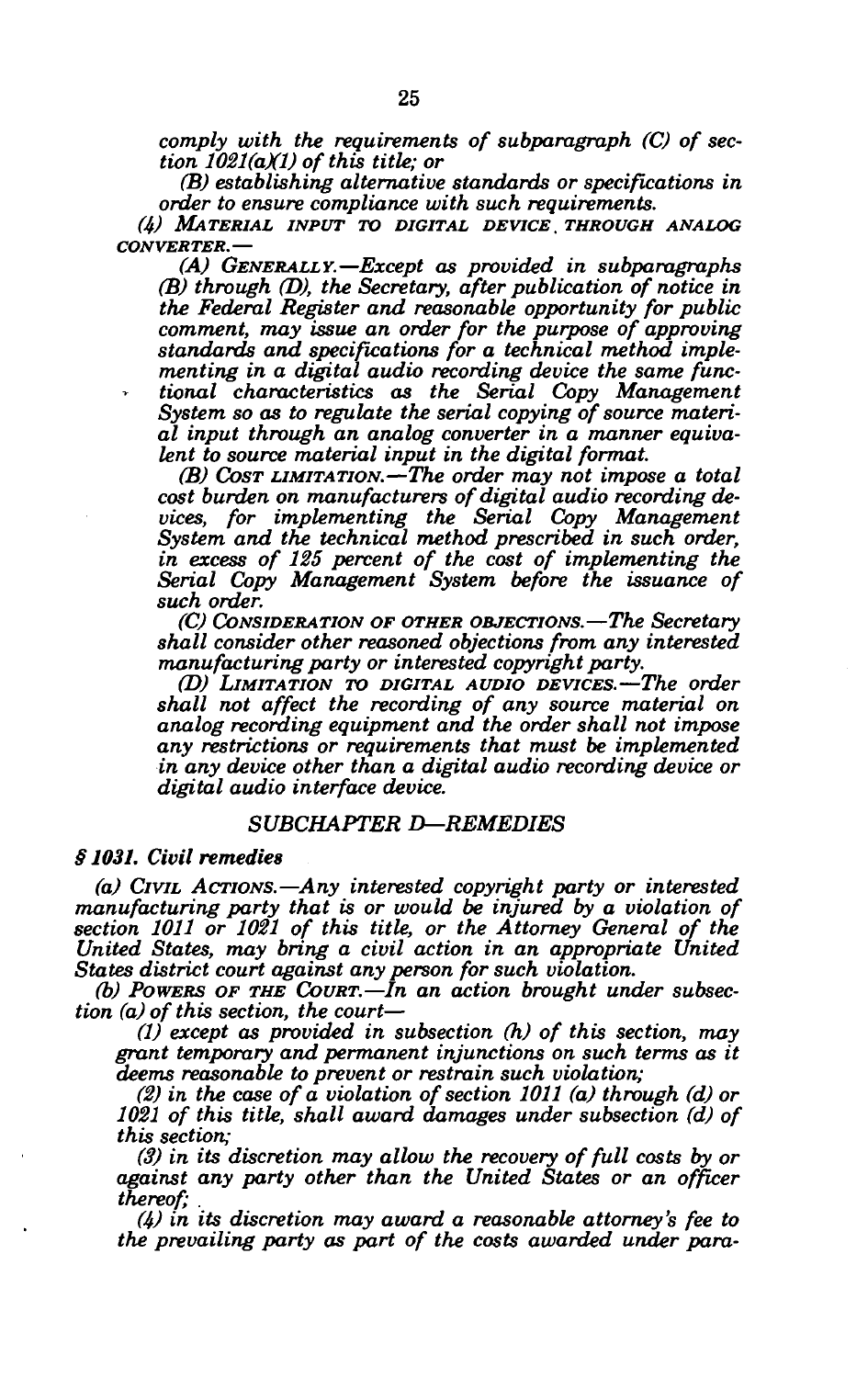*graph (3) if the court finds that the nonprevailing party has not proceeded in good faith; and* 

*(5) may grant such other equitable relief as it deems reasonable.* 

*(c) RECOVERY OF OVERDUE ROYALTY PAYMENTS.*—*In any case in which the court finds that a violation of section 1011 of this title involving nonpayment or underpayment of royalty payments has occurred, the violator shall be directed to pay, in addition to damages awarded under subsection (d) of this section, any such royalties due, plus interest calculated as provided under section 1961 of title 28, United States Code.* 

*(d) AWARD OF DAMAGES.*—

*(1) SECTION ion.*—

*(A) DEVICE.*—*In the case of a violation of section 1011 (a) through (d) of this title involving a digital audio recording device, the court shall award statutory damages in an amount between a nominal level and \$100 per device, as the court considers just.* 

*(B) MEDIUM.*—*In the case of a violation of section 1011 (a) through (d) of this title involving a digital audio recording medium, the court shall award statutory damages in an amount between a nominal level and \$4 per medium, as the court considers just.* 

*(2) SECTION 1021.*—*In any case in which the court finds that a violation of section 1021 of this title has occurred, the court shall award damages calculated, at the election of the complaining party at any time before final judgment is rendered, pursuant to subparagraph (A) or (B) of this paragraph, but in no event shall the judgment (excluding any award of actual damages to an interested manufacturing party) exceed a total of \$1,000,000:* 

*(A) ACTUAL DAMAGES.*—*A complaining party may recover its actual damages suffered as a result of the violation and any profits of the violator that are attributable to the violation that are not taken into account in computing the actual damages. In determining the violator's profits, the complaining party is required to prove only the violator's gross revenue, and the violator is required to prove its deductible expenses and the elements of profit attributable to factors other than the violation.* 

*(B) STATUTORY DAMAGES.*—

*(i) DEVICE.*—*A complaining party may recover an award of statutory damages for each violation of section 1021 (a) or (b) of this title in the sum of not less than \$1,000 nor more than \$10,000 per device involved in such violation or per device on which a service prohibited by section 1021(b) of this title has been performed, as the court considers just.* 

*(ii) PHONORECORD.*—*A complaining party may recover an award of statutory damages for each violation of section 1021(c) of this title in the sum of not less than \$10 nor more than \$100 per phonorecord involved in such violation, as the court considers just.*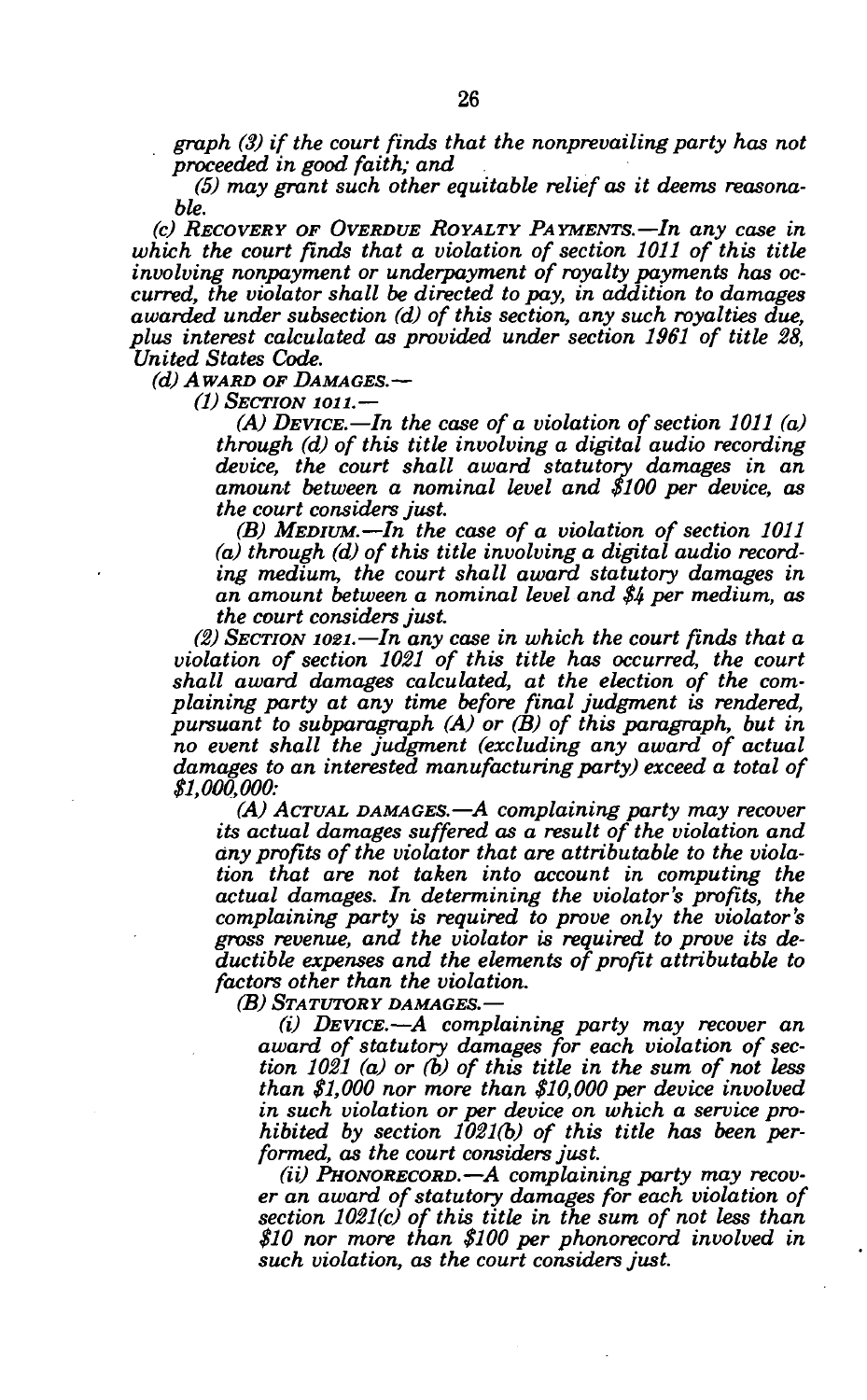*(Hi) TRANSMISSION.***—***A complaining party may recover an award of damages for each transmission or communication that violates section 1021(d) of this title in the sum of not less than \$10,000 nor more than \$100,000, as the court considers just.* 

*(3) WILLFUL VIOLATIONS.***—** 

*(A) In any case in which the court finds that a violation of section 1011 (a) through (d) of this title was committed willfully and for purposes of direct or indirect commercial advantage, the court shall increase statutory damages***—** 

*(i) for a violation involving a digital audio recording device, to a sum of not less than \$100 nor more than \$500 per device; and* 

*(ii) for a violation involving a digital audio recording medium, to a sum of not less than \$4 nor more than \$15 per medium, as the court considers just.* 

*(B) In any case in which the court finds that a violation of section 1021 of this title was committed willfully and for purposes of direct or indirect commercial advantage, the court in its discretion may increase the award of damages by an additional amount of not more than \$5,000,000, as the court considers just.* 

*(4) INNOCENT VIOLATIONS OF SECTION IOZI.***—***The court in its discretion may reduce the total award of damages against a person violating section 1021 of this title to a sum of not less than \$250 in any case in which the court finds that***—** 

*(A) the violator was not aware and had no reason to believe that its acts constituted a violation of section 1021 of this title, or* 

*(B) in the case of a violation of section 1021(a) of this title involving a digital audio recording device, the violator believed in good faith that the device complied with section 1021(aXlXC) of this title, except that this subparagraph shall not apply to any damages awarded under subsection (dX2)(A) of this section.* 

*(e) MULTIPLE ACTIONS.***—** 

*(1) GENERALLY.***—***No more than one action shall be brought against any party and no more than one award of statutory damages under subsection (d) of this section shall be permitted—* 

*(A) for any violations of section 1011 of this title involving the same digital audio recording device or digital audio recording medium; or* 

*(B) for any violations of section 1021 of this title involving digital audio recording devices or digital audio recording media of the same model, except that this subparagraph shall not bar an action or an award of damages with respect to digital audio recording devices or digital audio recording media that are imported, manufactured, or distributed subsequent to a final judgment in a prior action.* 

*(2) NOTICE AND INTERVENTION.***—***Any complaining party who brings an action under this section shall serve a copy of the complaint upon the Register within 10 days after the complaining party's service of a summons upon a defendant. The Regis-*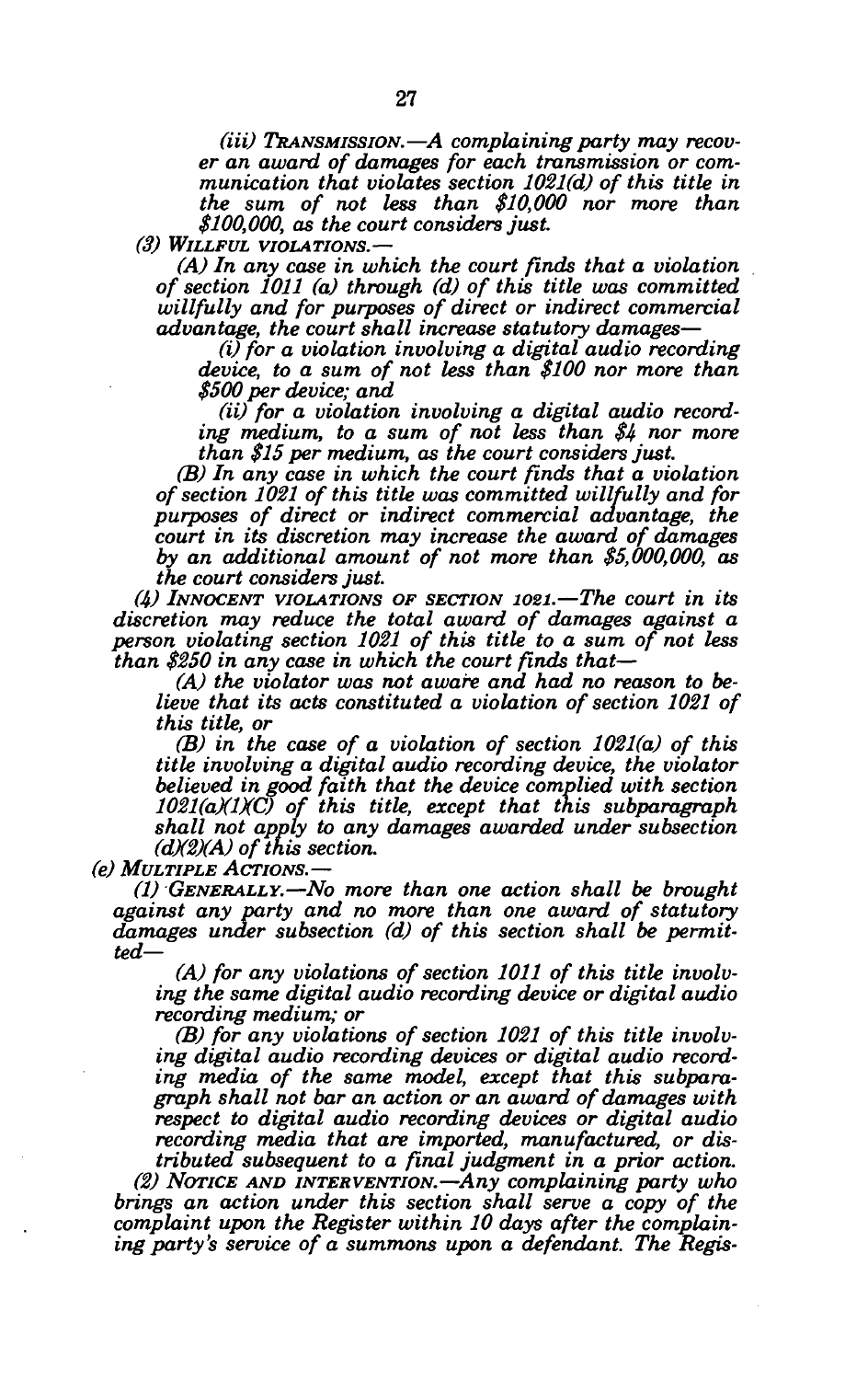*ter shall cause a notice of such action to be published in the Federal Register within 10 days after receipt of such complaint. The court shall permit any other interested copyright party or interested manufacturing party entitled to bring the action under section 1031(a) of this title who moves to intervene within 30 days after the publication of such notice to intervene in the action.* 

*(3) AWARD.—* 

*(A) GENERALLY.*—*Except as provided in subparagraph (B), the court may award recovery of actual damages for a violation of section 1021 of this title pursuant to subsection (dX2XA) of this section to each complaining party in an action who elects to recover actual damages.* 

*(B) LIMITATIONS.*—

*(i) If more than one complaining party elects to recover actual damages pursuant to subsection (dX2)(A) of this section, only a single award of the violator's profits shall be made, which shall be allocated as the court considers just.* 

*(ii) If any complaining interested copyright party or parties elect to recover statutory damages pursuant to subsection (dX2) of this section in an action in which one or more other complaining interested copyright parties have elected to recover actual damages, the single award of statutory damages permitted pursuant to paragraph (1) of this subsection shall be reduced by the total amount of actual damages awarded to interested copyright parties pursuant to subsection (dX2XA) of this section.* 

*(f) PAYMENT OF OVERDUE ROYALTIES AND DAMAGES.*—*The court may allocate any award of damages under subsection (d) of this section between or among complaining parties as it considers just. Any award of damages that is allocated to an interested copyright party and any award of overdue royalties and interest under subsection (c) of this section shall be deposited with the Register pursuant to section 1013 of this title, or as may otherwise be provided pursuant to a negotiated arrangement authorized under section 1016 of this title, for distribution to interested copyright parties as though such funds were royalty payments made pursuant to section 1011 of this title.* 

*(g) IMPOUNDING OF ARTICLES.*—*At any time while an action under this section is pending, the court may order the impounding, on such terms as it deems reasonable, of any digital audio recording device, digital audio interface device, phonorecord, or device specified in section 1021(b) of this title that is in the custody or control of the alleged violator and that the court has reasonable cause to believe does not comply with, or was involved in a violation of, section 1021 of this title.* 

*(h) LIMITATIONS REGARDING PROFESSIONAL MODELS AND OTHER EXEMPT DEVICES.*—*Unless a court finds that the determination by a manufacturer or importer that a device fits within the exemption of subparagraph (A) or (B) of section 1001(3) of this title was without a reasonable basis or not in good faith, the court shall not grant a*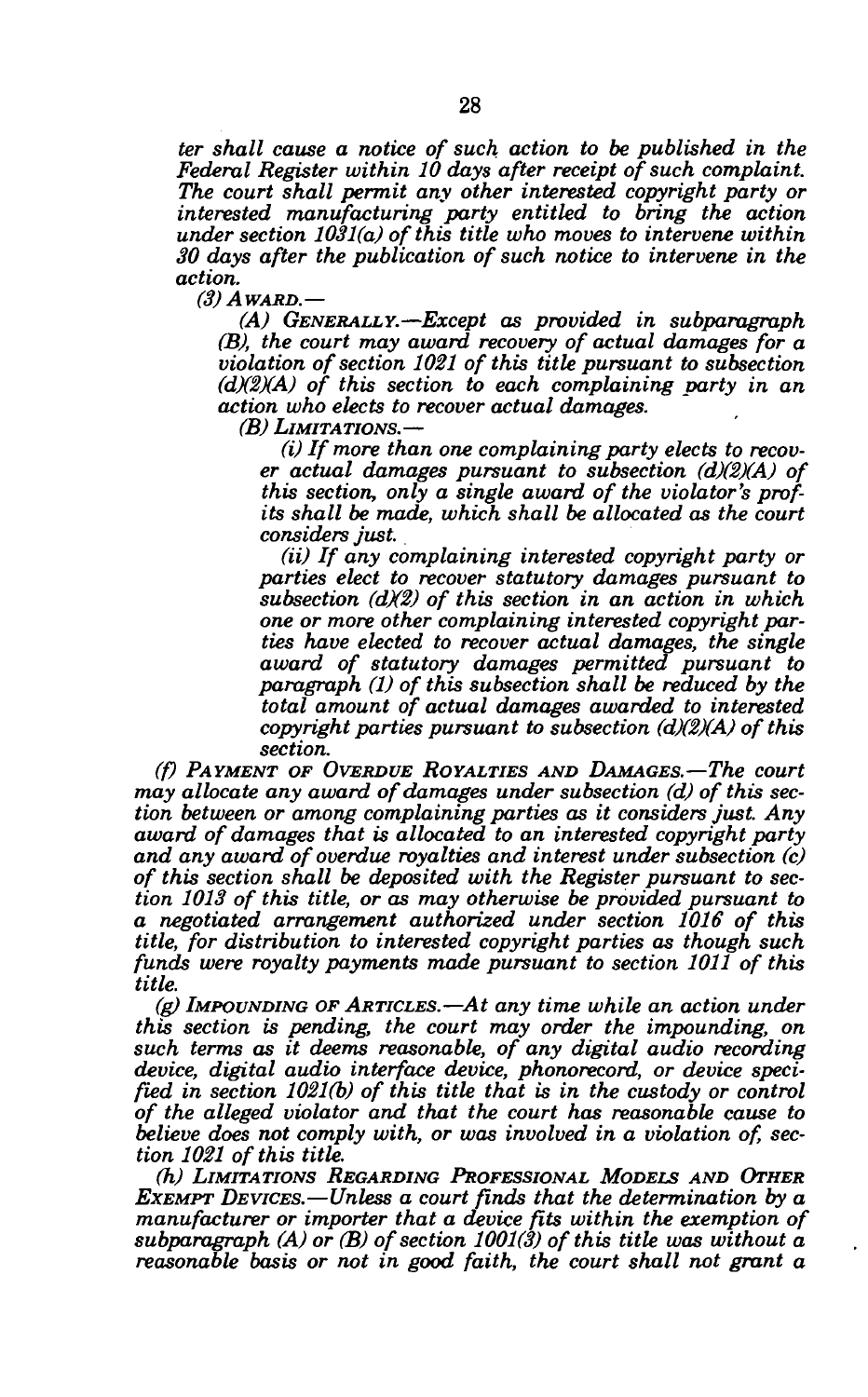*temporary or preliminary injunction against the distribution of such device by the manufacturer or importer.* 

*(i) REMEDIAL MODIFICATION AND DESTRUCTION OF ARTICLES.—AS*  part of a final judgment or decree finding a violation of section *1021 of this title, the court shall order the remedial modification, if possible, or the destruction of any digital audio recording device, digital audio interface device, phonorecord, or device specified in section 1021(b) of this title that—* 

*(1) does not comply with, or was involved in a violation of, section 1021 of this title, and* 

*(2) is in the custody or control of the violator or has been impounded under subsection (g) of this section.* 

*(j) DEFINITIONS.*—*For purposes of this section*—

*(1) the term "complaining party" means an interested copyright party, interested manufacturing party, or the Attorney General of the United States when one of these parties has initiated or intervened as a plaintiff in an action brought under this section; and* 

*(2) the term "device" does not include a phonorecord.* 

#### *§ 1032. Binding arbitration*

*(a) DISPUTES TO BE ARBITRATED.*—*Any dispute between an interested manufacturing party and an interested copyright party shall be resolved through binding arbitration, in accordance with the provisions of this section, if—* 

*(1) the parties mutually agree; or* 

*(2) before the date of first distribution in the United States of the product which is the subject of the dispute, an interested manufacturing party or an interested copyright party requests arbitration concerning whether such product is or is not a digital audio recording device, a digital audio recording medium, or a digital audio interface device, or concerning the basis on which royalty payments are to be made with respect to such product.* 

*(b) ARBITRAL PROCEDURES.*—

*(1) REGULATIONS FOR COORDINATION OF ARBITRATION.*—*The Register shall, after consulting with interested copyright parties, prescribe regulations establishing a procedure by which interested copyright parties will coordinate decisions and representation concerning the arbitration of disputes. No interested copyright party shall have the authority to request, agree to, or (except as an intervener pursuant to subsection (c) of this section) enter into, binding arbitration unless that party shall have been authorized to do so pursuant to the regulations prescribed by the Register.* 

*(2) PANEL.*—*Except as otherwise agreed by the parties to a dispute that is to be submitted to binding arbitration under subsection (a) of this section, the dispute shall be heard by a panel of three arbitrators, with one arbitrator selected by each of the two sides to the dispute and the third arbitrator selected by mutual agreement of the first two arbitrators chosen.* 

*(3) DECISION.*—*The arbitral panel shall render its final decision concerning the dispute, in a written opinion explaining its reasoning, within 120 days after the date on which the selection*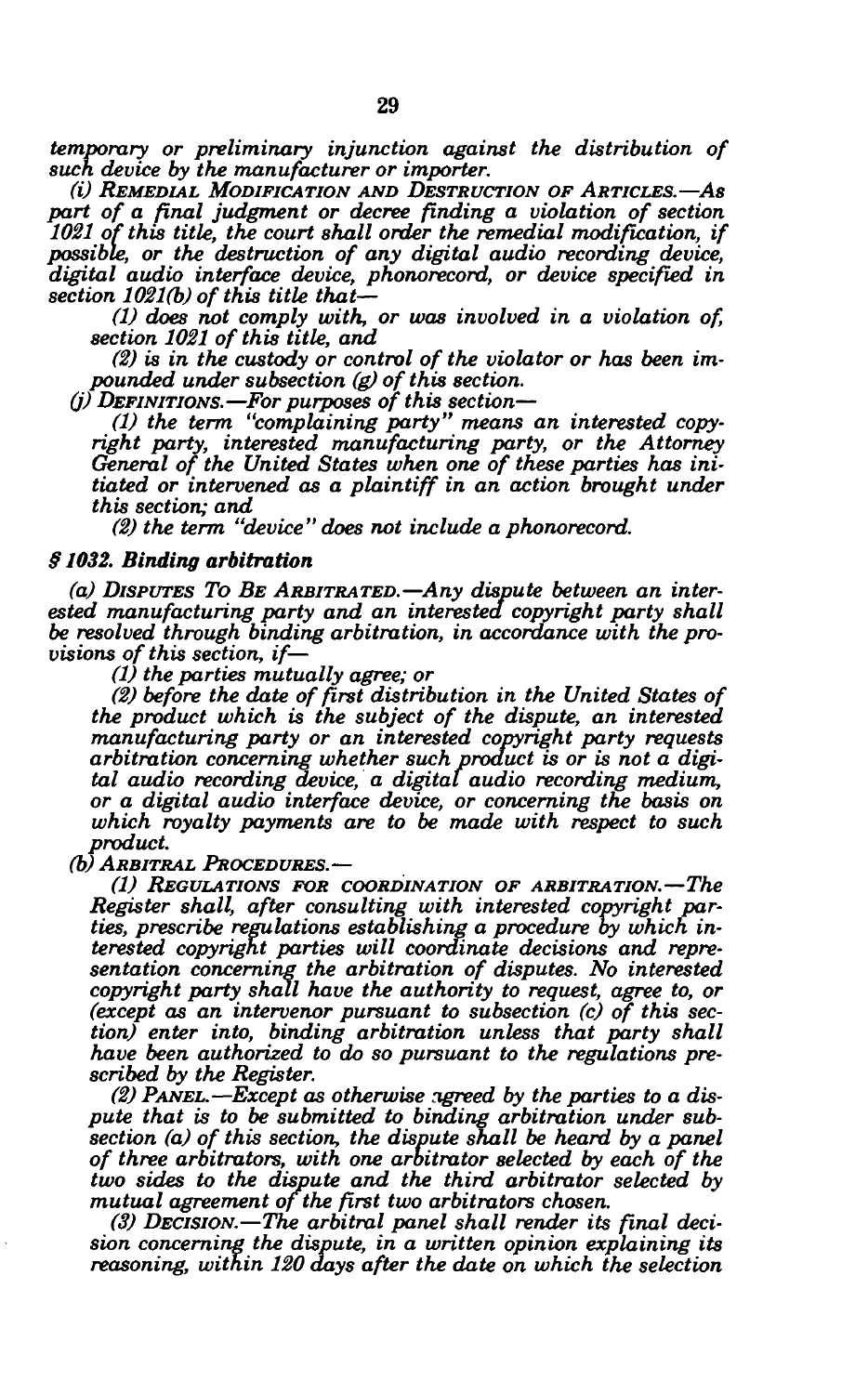*of arbitrators has been concluded. The Register shall cause to be published in the Federal Register the written opinion of the arbitral panel within 10 days after receipt thereof.* 

*(k) TITLE 9 PROVISIONS TO GOVERN.*—*Except to the extent inconsistent with this section, any arbitration proceeding under this section shall be conducted in the same manner, subject to the same limitations, carried out with the same powers (including the power to summon witnesses), and enforced in the courts of the United States as an arbitration proceeding under title 9, United States Code.* 

*(5) PRECEDENTS.*—*In rendering a final decision, the arbitral panel shall take into account any final decisions rendered in prior proceedings under this section that address identical or similar issues; and failure of the arbitral panel to take account of such prior decisions may be considered imperfect execution of arbitral powers under section 10(aX4) of title 9, United States Code.* 

*(c) NOTICE AND RIGHT TO INTERVENE.—Any interested copyright party or interested manufacturing party that requests an arbitral proceeding under this section shall provide the Register with notice concerning the parties to the dispute and the nature of the dispute within 10 days after formally requesting arbitration under subsection (a) of this section. The Register shall cause a summary of such notice to be published in the Federal Register within 10 days after receipt of such notice. The arbitral panel shall permit any other interested copyright party or interested manufacturing party who moves to intervene within 20 days after such publication to intervene in the action.* 

*(d) AUTHORITY OF ARBITRAL PANEL TO ORDER RELIEF.*—

*(1) To PROTECT PROPRIETARY INFORMATION.*—*The arbitral panel shall issue such orders as are appropriate to protect the proprietary technology and information of parties to the proceeding, including provision for injunctive relief in the event of a violation of such order.* 

*(2) To TERMINATE PROCEEDING.*—*The arbitral panel shall terminate any proceeding that it has good cause to believe has been commenced in bad faith by a competitor in order to gain access to proprietary information. The panel shall also terminate any proceeding that it believes has been commenced before the technology or product at issue has been sufficiently developed or defined to permit an informed decision concerning the applicability of this chapter to such technology or product.* 

*(3) To ORDER RELIEF.*—*In any case in which the arbitral panel finds, with respect to devices or media that were the subject of the dispute, that royalty payments have been or will be due under section 1011 of this title through the date of the arbitral decision, the panel shall order the deposit of such royalty payments pursuant to section 1013 of this title, plus interest calculated as provided under section 1961 of title 28, United States Code. The arbitral panel shall not award monetary or injunctive relief, as provided in section 1031 of this title or otherwise, except as is expressly provided in this subsection.* 

*(e) EFFECT OF ARBITRATION PROCEEDING ON CIVIL ACTIONS AND REMEDIES.*—*Notwithstanding any provision of section 1031 of this*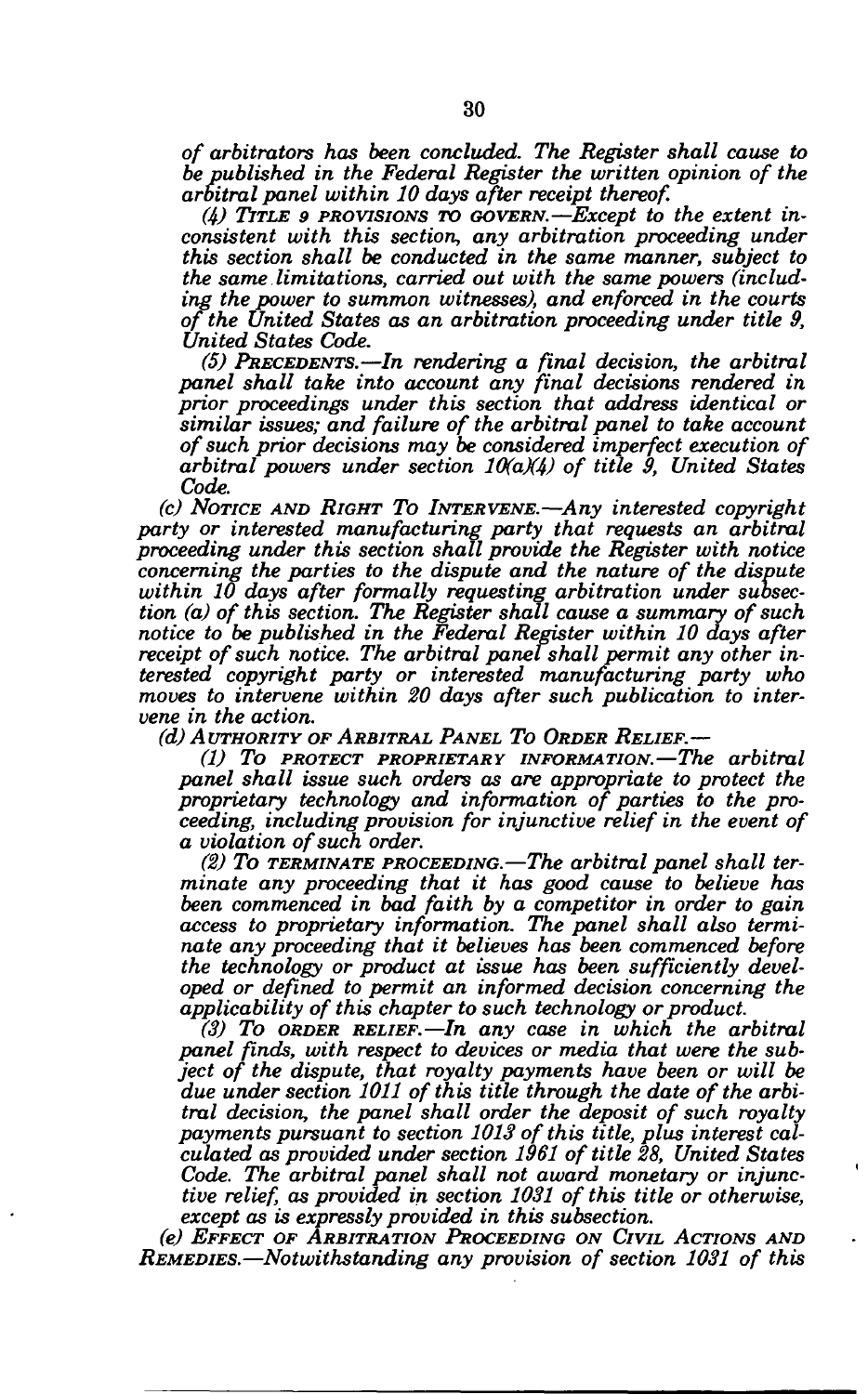*title, no civil action may be brought or relief granted under section 1031 of this title against any party to an ongoing or completed arbitration proceeding under this section, with respect to devices or media that are the subject of such an arbitration proceeding. However, this subsection does not bar*—

*(1) an action for injunctive relief at any time based on a violation of section 1021 of this title; or* 

*(2) an action or any relief with respect to those devices or media distributed by their importer or manufacturer following the conclusion of such arbitration proceeding, or, if so stipulated by the parties, prior to the commencement of such proceeding.* 

*(f) ARBITRAL COSTS.*—*Except as otherwise agreed by the parties to a dispute, the costs of an arbitral proceeding under this section shall be divided among the parties in such fashion as is considered just by the arbitral panel at the conclusion of the proceeding. Each party to the dispute shall bear its own attorney fees unless the arbitral panel determines that a nonprevailing party has not proceeded in good faith and that, as a matter of discretion, it is appropriate to award reasonable attorney's fees to the prevailing party.* 

## SECTION 337 OF THE TARIFF ACT OF 1930

**SEC. 337. UNFAIR PRACTICES IN IMPORT TRADE.** 

**(a) • • •** 

(b) INVESTIGATIONS OF VIOLATIONS BY COMMISSION; TIME LIMITS.—  $(1)$  \* \*

\*\*\*\* \*\*\* \*\* \*\* (3) Whenever, in the course of an investigation under this section, the Commission has reason to believe, based on information before it, that a matter, in whole or in part, may come within the purview of section 303 or of subtitle B of title VII of the Tariff Act of 1930, it shall promptly notify the Secretary of Commerce so that such action may be taken as is otherwise authorized by such section and such Act. [If the Commission has reason to believe the matter before it is based solely on alleged acts and effects which are within the purview of section 303, 701, or 731 of this Act, it shall terminate, or not institute, any investigation into the matter.] *If the Commission has reason to believe that the matter before it (A) is based solely on alleged acts and effects which are within the purview of section 303, 671, or 673, or (B) relates to an alleged copyright infringement with respect to which action under this section is prohibited by section 1002 of title 17, United States Code, the Commission shall terminate, or not institute, any investigation into the matter.* If the Commission has reason to believe the matter before it is based in part on alleged acts and effects which are within the purview of section 303, 701, or 731 of this Act, and in part on alleged acts and effects which may, independently from or in conjunction with those within the purview of such section, establish a basis for relief under this section, then it may institute or continue an investigation into the matter. If the Commission notifies the Secretary or the administering authority (as defined in section 771(1) of this Act) with respect to a matter under this para